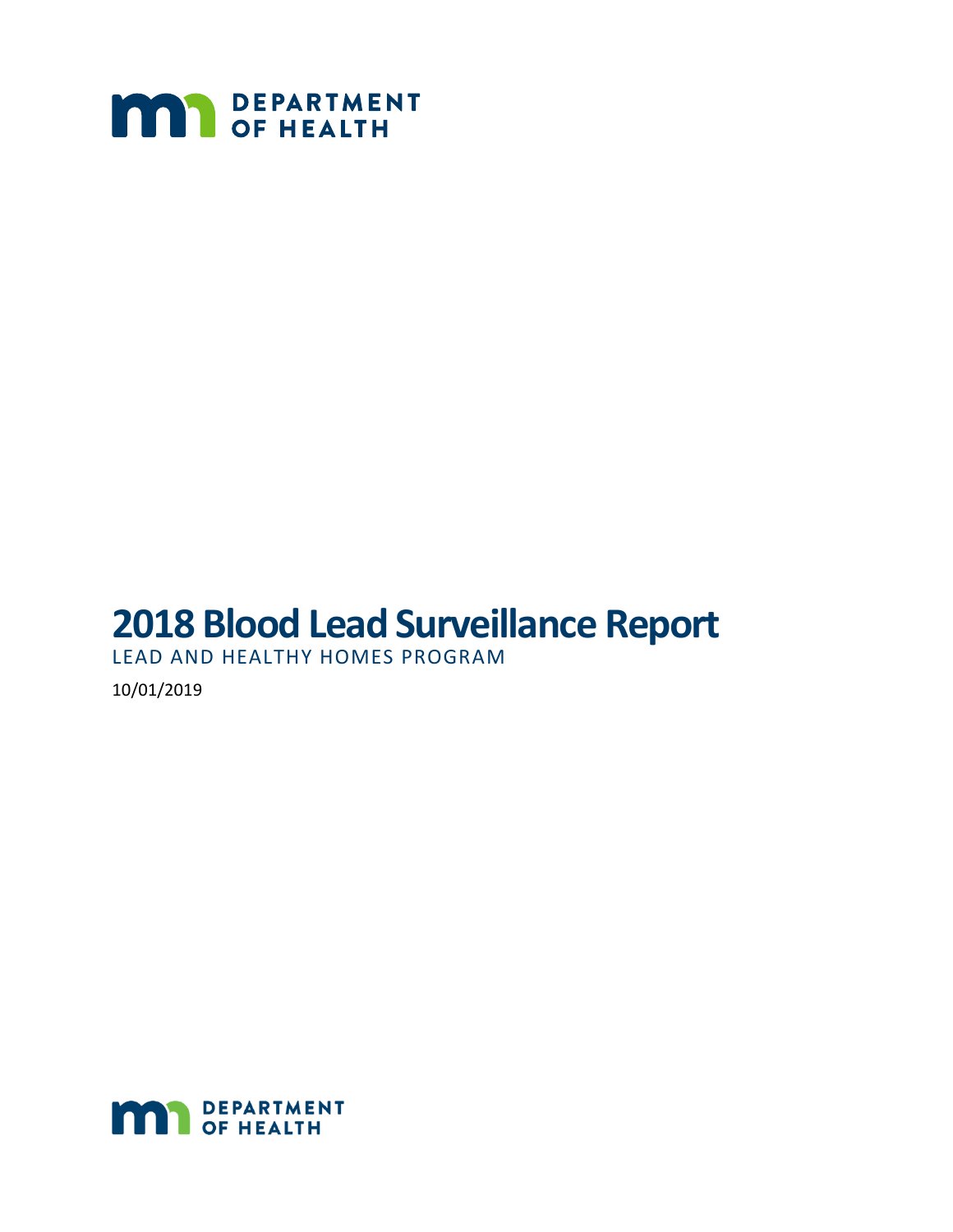#### **2018 Blood Lead Surveillance Report**

Minnesota Department of Health Lead and Healthy Homes Program PO Box 64975 St. Paul, MN 55164-0975 651-201-4620 [health.asbestos-lead@state.mn.us](mailto:health.asbestos-lead@state.mn.us) [www.health.state.mn.us](http://www.health.state.mn.us/)

As requested by Minnesota Statutes 3.197: This report cost approximately \$5,000 to prepare, including staff time, printing and mailing expenses. Funding for the creation of this report was provided by the Centers for Disease Control and Prevention (CDC) Childhood Lead Poisoning Prevention Grant CDC-RFA-EH14-1408PPHF14

*Upon request, this material will be made available in an alternative format such as large print, Braille or audio recording. Printed on recycled paper.*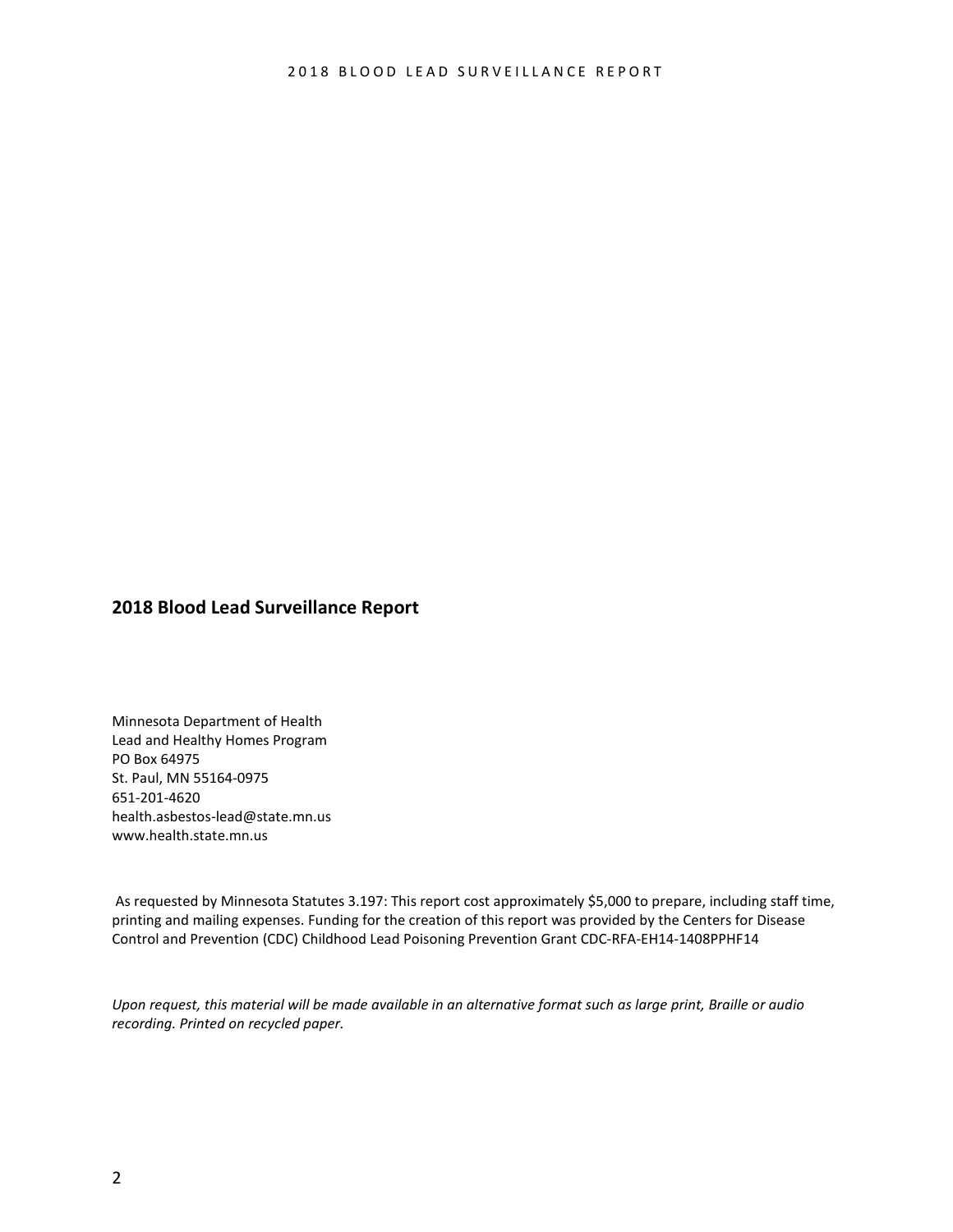# **Contents**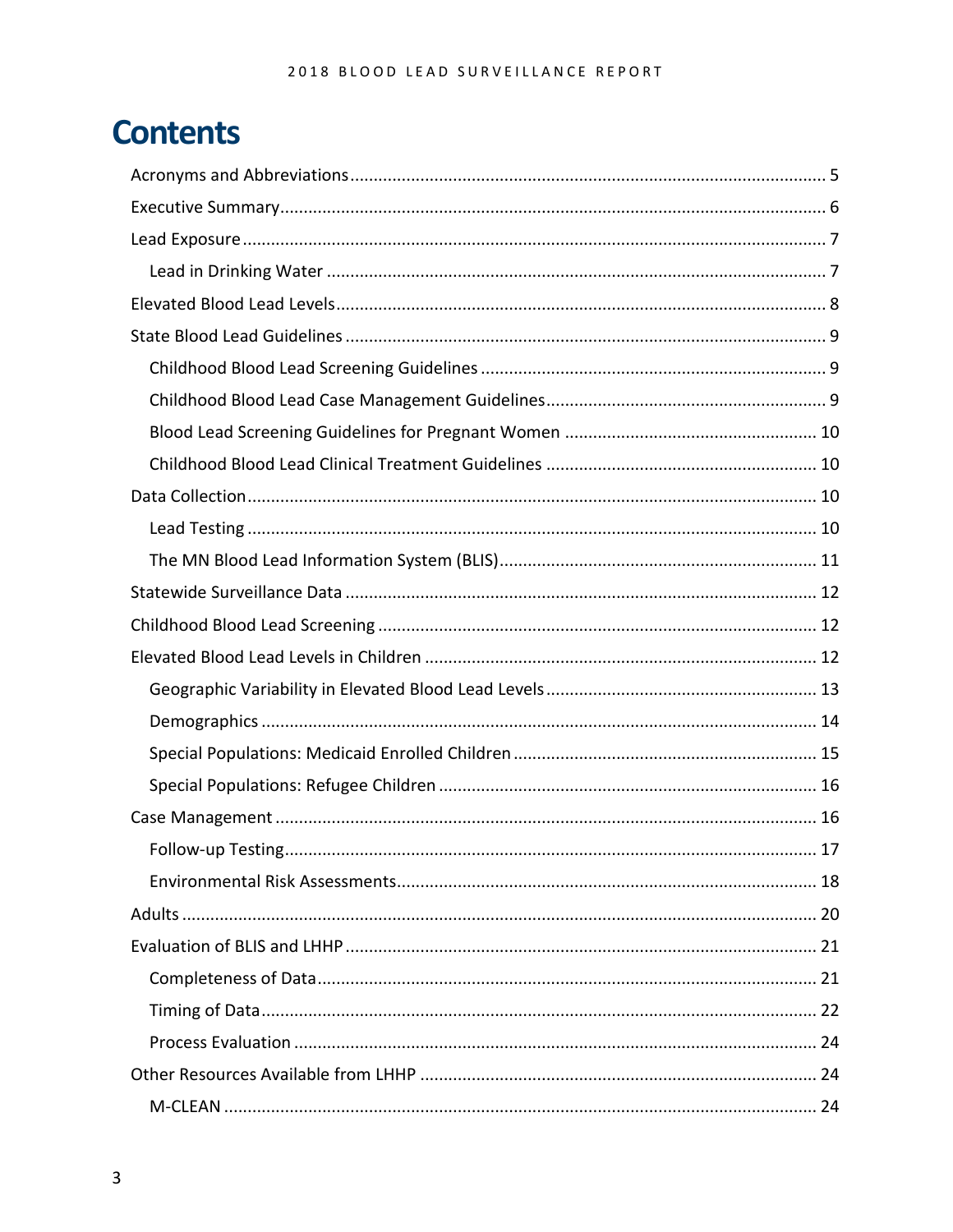#### 2018 BLOOD LEAD SURVEILLANCE REPORT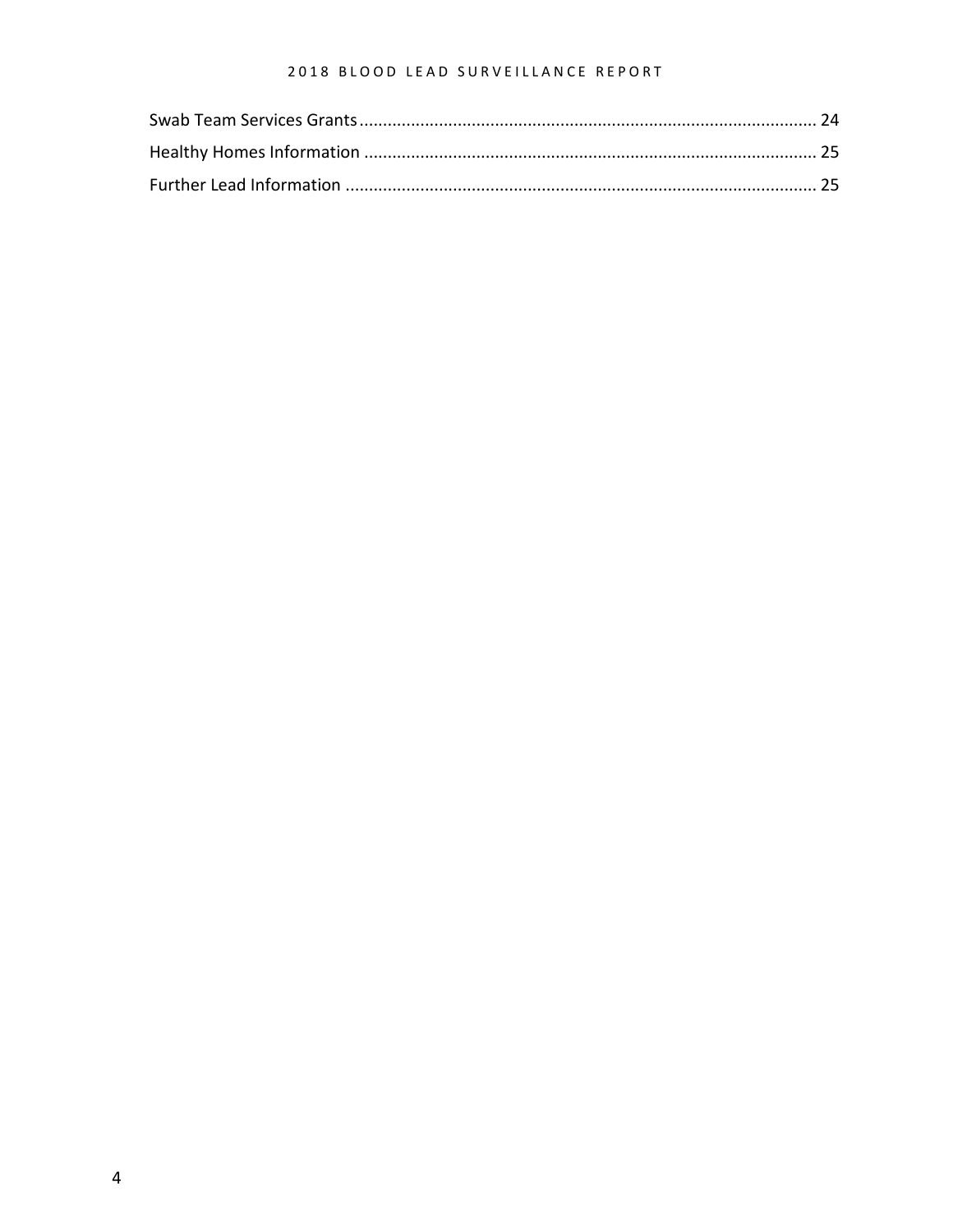# <span id="page-4-0"></span>**Acronyms and Abbreviations**

| <b>ABLES</b>  | Adult Blood Lead Epidemiology and Surveillance Program                       |
|---------------|------------------------------------------------------------------------------|
| <b>BLIS</b>   | <b>Blood Lead Information System</b>                                         |
| <b>BLL</b>    | Blood Lead Level (µg/dL)                                                     |
| CDC           | <b>Centers for Disease Control and Prevention</b>                            |
| <b>DHS</b>    | Minnesota Department of Human Services                                       |
| <b>EBLL</b>   | Elevated Blood Lead Level                                                    |
| <b>EPSDT</b>  | Medicaid's Early and Periodic Screening, Diagnosis, and Treatment Program    |
| <b>ESNDC</b>  | East Side Neighborhood Development Company                                   |
| <b>FDA</b>    | U.S. Food and Drug Administration                                            |
| IQ            | Intelligence Quotient                                                        |
| <b>LHHP</b>   | MDH Lead and Healthy Homes Program                                           |
| MA            | Minnesota Medical Assistance, Minnesota's Medicaid program                   |
| M-CLEAN       | Minnesota Collaborative Lead Education and Assessment Network                |
| <b>MDE</b>    | Minnesota Department of Education                                            |
| MDH           | Minnesota Department of Health                                               |
| <b>MEDSS</b>  | Minnesota Electronic Disease Surveillance System                             |
| ΜN            | Minnesota                                                                    |
| <b>MNCare</b> | MinnesotaCare, a public health care program for Minnesotans with low incomes |
| <b>MNOSHA</b> | Minnesota Occupational Safety and Health Administration                      |
| <b>NIOSH</b>  | National Institute for Occupational Safety and Health                        |
| <b>PPB</b>    | Parts per Billion                                                            |
| U.S.          | <b>United States</b>                                                         |
| µg/dL         | Micrograms of lead per deciliter of whole blood                              |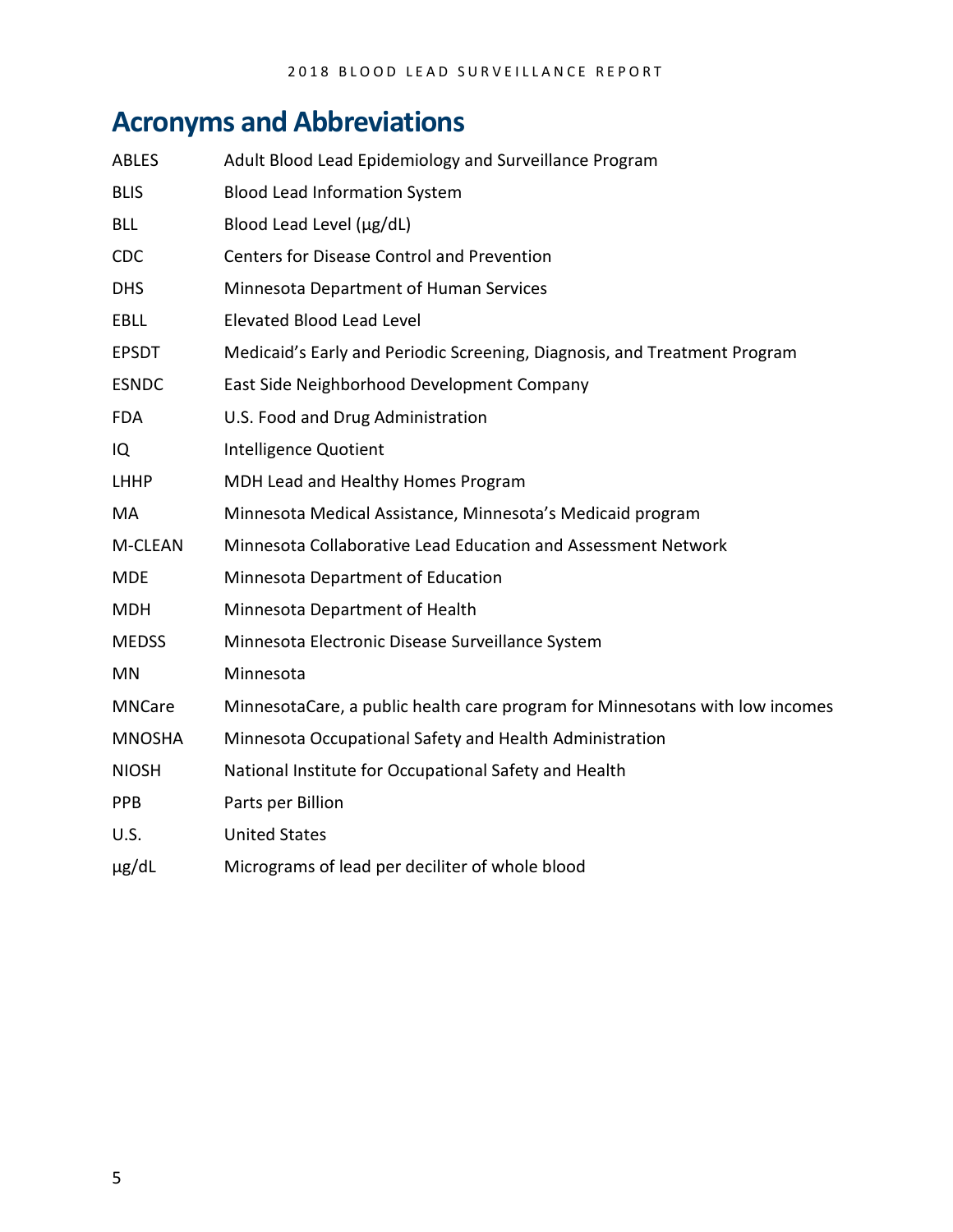### <span id="page-5-0"></span>**Executive Summary**

This 2018 Blood Lead Surveillance Report describes the activities of the Minnesota Department of Health (MDH) Lead and Healthy Homes Program (LHHP) and the data analysis from the MDH Blood Lead Information System (BLIS) for the 2018 calendar year. The report contains a description of the trends in lead testing and elevated blood lead levels in Minnesota.

In 2018, over 91,000 Minnesota children received at least one blood lead test. Of these, 885 (under 1%) were found to have an elevated blood lead level. This number has been decreasing over the past decades. However, there are some populations and areas in Minnesota that have a much higher proportion with elevated blood lead levels than others.

Childhood blood lead screening has improved in Minnesota since 2000. Approximately 81% of children born in 2015 were tested at least once prior to their third birthday in 2018, compared to 42% of those born in 2000. However, further increases in the percent tested have not been seen since the 80% point was first reached by children born in 2008. In addition, just over onethird of children receive blood lead tests at both one and two years of age.

Once a child is detected as potentially having an elevated blood lead level (5+ µg/dL) through a screening test, a diagnostic follow-up test is recommended. In 2018, 78% of children with an elevated screening test received a follow-up test within the recommended time period. Local public health agencies provide case management services, ranging from educational mailings to home visits, to all children with elevated blood lead levels. If a child's blood lead level is very elevated, over 15 µg/dL, an environmental risk assessment of the child's residence by a licensed risk assessor is mandated. In 2018, there were 87 children with confirmed blood lead levels over 15 µg/dL; 76 of these were newly identified. Risk assessments identified lead-based paint and lead contaminated dust hazards in the homes of most of these children.

In addition to childhood lead exposure, adults can also be exposed to lead. Most adult lead exposures are occupational. In 2018, 963 Minnesota adults were found to have elevated blood lead levels. Common industries where workers were exposed in 2018 included secondary smelting, sporting and athletic goods manufacturing (includes fishing sinker manufacturing), and small arms ammunition manufacturing.

Lead exposure surveillance through the Minnesota Blood Lead Information System enables the identification and response to lead exposures as well as monitoring of trends and patterns in the population. MDH also contributes to regional and national efforts to formulate strategies for identifying and preventing exposure to lead. MDH currently receives funding from state and federal sources, including funds from the Centers for Disease Control and Prevention (CDC) to support these activities. Ongoing investment is necessary to maintain data collection, entry, analysis, and quality assurance.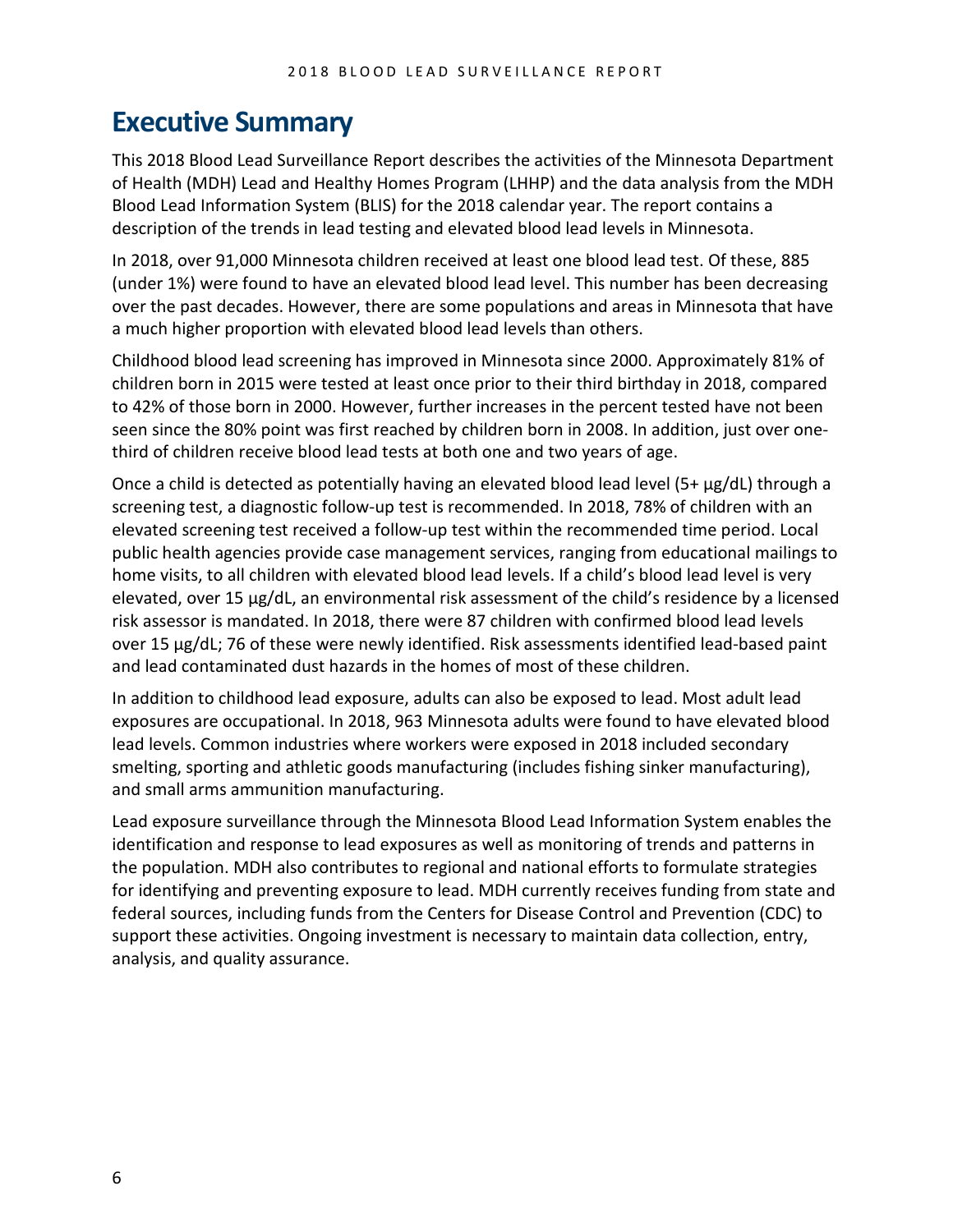# <span id="page-6-0"></span>**Lead Exposure**

Although the toxicity of lead has been known for thousands of years, lead remains one of the most common environmental hazards for children. There are many sources of lead exposure, such as soil contaminated from years of leaded gasoline use, lead dust accidentally brought home from parents' workplaces and hobby areas, lead in plumbing, and some imported products and traditional remedies. However, deteriorated lead paint in homes remains the main source of lead exposure for U.S. children today. As lead paint deteriorates, it creates fine dust that is identical in appearance to ordinary house dust. Although lead paint was banned for residential use in 1978, many older homes still contain lead paint. It is estimated that nearly one million homes throughout Minnesota still have lead paint.

Elevated levels of blood lead occurring during the first years of life may not produce symptoms until the children enter school and display learning difficulties, reduction in IQ, or behavior problems.

Children less than six years old are most vulnerable to lead's toxicity due to their growing bodies, nutritional needs, mouthing behavior, and time spent on the floor. Pregnant women and the developing fetus are also at greater risk because lead easily passes through the placenta to the fetus. The changing nutritional needs of the mother also cause release of lead stored in bone. In addition, certain populations are at increased risk of lead exposure. For example, children enrolled in medical assistance programs are more likely to live in old, poorly maintained housing, which is more likely to contain lead paint hazards.<sup>[1](#page-6-2)</sup> Refugees arriving in Minnesota have also been found to be at increased risk for elevated blood lead levels, potentially due to lead exposure prior to their arrival.<sup>[2](#page-6-3)</sup> Lead exposure is an important environmental justice concern, given these populations who are most at risk.

### <span id="page-6-1"></span>Lead in Drinking Water

Lead in drinking water is a concern that has received increasing attention nationally, largely due to the crisis in Flint, Michigan. While lead-based paint remains the most common source of lead exposure for children in Minnesota with EBLLs, lead in drinking water is more likely to create a lower-level exposure for a larger population.<sup>[3](#page-6-4)</sup> Efforts toward reducing lead in drinking water are therefore a means of primary prevention of lead exposure.

MDH provides technical assistance to the Minnesota Department of Education (MDE) in testing for and responding to lead in drinking water in schools. In collaboration with MDE, MDH released guidance and a model plan in April 2018 titled *Reducing Lead in Drinking Water: A Technical Guidance and Model Plan for Minnesota's Public Schools*. The plan reflects the commitment of public health, education, and legislative leaders, as well as those directly

 $\overline{a}$ 

<span id="page-6-2"></span><sup>&</sup>lt;sup>1</sup> Centers for Disease Control and Prevention (CDC). Recommendations for Blood Lead Screening of Medicaid-Eligible Children Aged 1-5 Years: an Updated Approach to Targeting a Group at High Risk. MMWR Morb Mortal Wkly Rep. 2009; 58(RR-9)[. https://www.cdc.gov/mmwr/preview/mmwrhtml/rr5809a1.htm](https://www.cdc.gov/mmwr/preview/mmwrhtml/rr5809a1.htm)

<span id="page-6-3"></span><sup>&</sup>lt;sup>2</sup> Zabel EW, Smith ME, O'Fallon A. Implementation of CDC Refugee Blood Lead Testing Guidelines in Minnesota. Public Health Rep. 2008; 123; 111-123.<https://www.health.state.mn.us/communities/rih/guide/leadtest.pdf>

<span id="page-6-4"></span><sup>&</sup>lt;sup>3</sup> Zartarian V, Xue J, Tornero-Velez R, Brown J. Children's Lead Exposure: A Multimedia Modeling Analysis to Guide Public Health Decision-Making. Environ Health Perspect. 2017; 125(9):097009.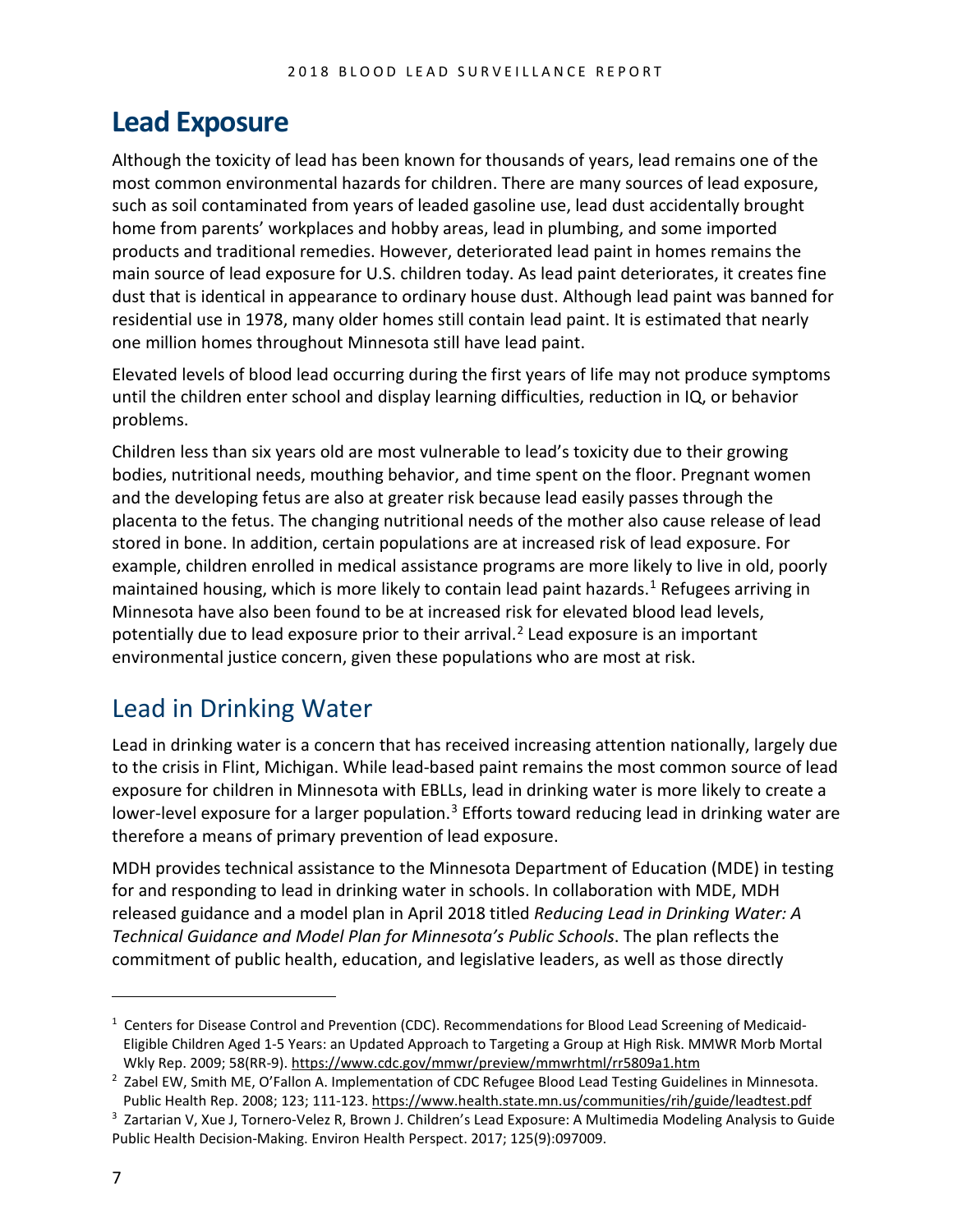responsible for operating school drinking water systems, to reduce the chance that children are exposed to the health hazards of lead through school drinking water. It provides information on the required steps in testing and reporting, as well as flexible guidance that schools can consider to meet their individual needs. It also builds on existing guidance that schools have used since 1989 to help develop and implement plans to test for lead in drinking water and communicate results to parents and the public, fulfilling the requirements of a new state law passed in 2017. The plan can be found at [Reducing Lead in Drinking Water](https://www.health.state.mn.us/communities/environment/water/docs/pbschoolguide.pdf)  [\(https://www.health.state.mn.us/communities/environment/water/docs/pbschoolguide.pdf\).](https://www.health.state.mn.us/communities/environment/water/docs/pbschoolguide.pdf)

Future MDH efforts to address lead in drinking water will include assisting with testing for lead in drinking water in schools and day care facilities, creating policies and procedures for the replacement of lead service lines, and increased coordination across lead poisoning prevention partners.

# <span id="page-7-0"></span>**Elevated Blood Lead Levels**

The Centers for Disease Control and Prevention's current reference level for an elevated blood lead level is 5 micrograms of lead per deciliter whole blood (μg/dL). This value is based on the 97.5th percentile of the blood lead distribution among U.S. children and is expected to be lowered as average blood lead levels continue to decline. Confirmed blood lead test results above the 5 µg/dL reference value are expected to trigger a public health response. CDC also acknowledges that there is no safe level of exposure to lead, and the effects of lead exposure appear to be irreversible. Therefore, primary prevention, or preventing lead exposure before it can start, is crucial.

Under Minnesota Statutes 144.9501, Subd. 9, the definition of an elevated blood lead level (EBLL) in Minnesota is a diagnostic blood lead test of at least 5 μg/dL, consistent with Minnesota case management guidelines and CDC recommendations.

Minnesota Statutes 144.9504 mandates environmental interventions for venous blood lead levels of 15 μg/dL or greater in children less than six years old. For levels of 5 μg/dL or greater, local public health nurses work with families to bring down elevated lead levels. For most children and adults exposed to lead, identification and elimination of the source of lead is the primary intervention.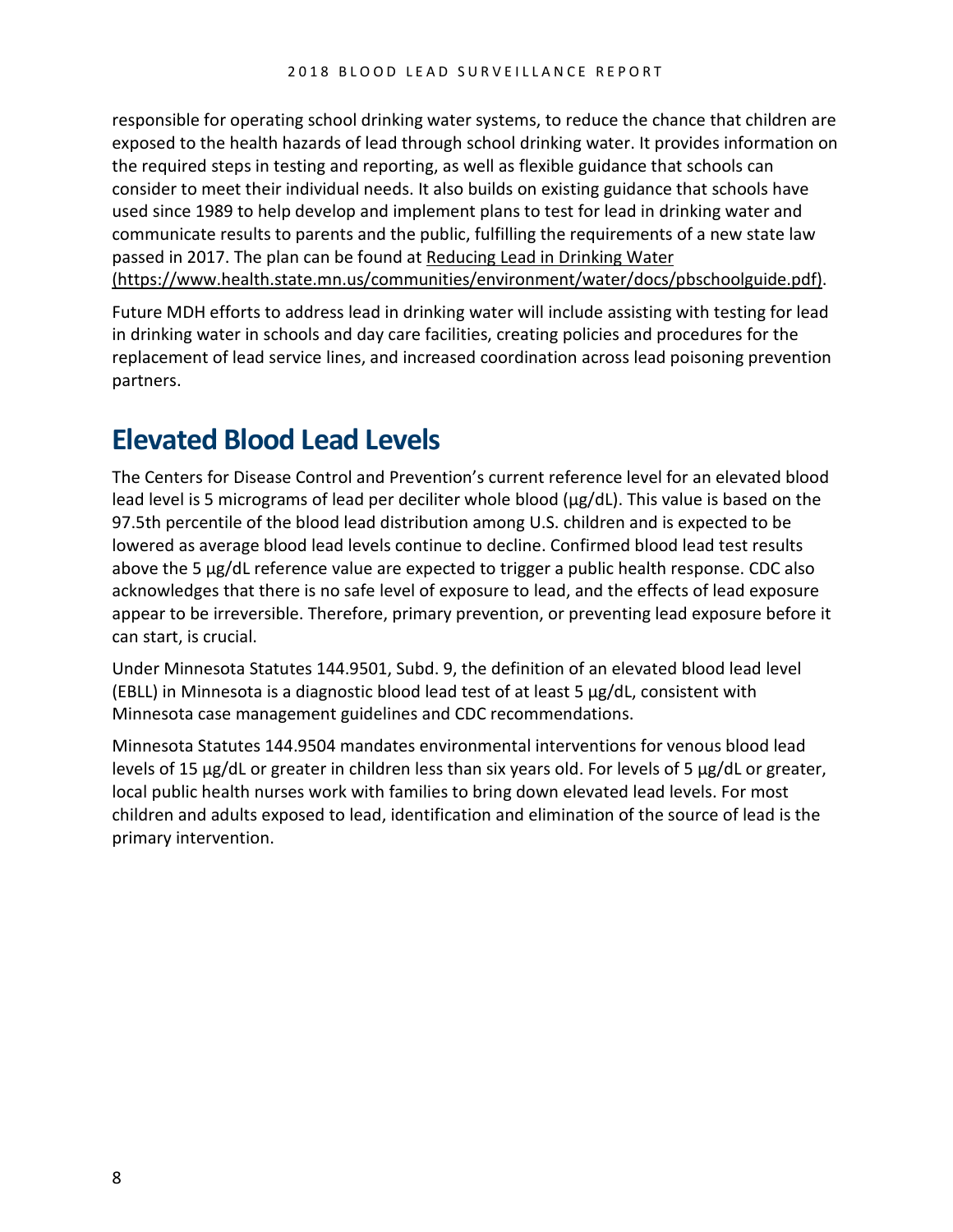# <span id="page-8-0"></span>**State Blood Lead Guidelines**

MDH has a set of four guidelines available for lead: Childhood Blood Lead Case Management, Blood Lead Screening for Pregnant Women, Childhood Blood Lead Screening, and Childhood Blood Lead Clinical Treatment, which may be found at [MDH Blood Lead Level Guidelines](https://www.health.state.mn.us/communities/environment/lead/prof/guidelines.html)  [\(https://www.health.state.mn.us/communities/environment/lead/prof/guidelines.html\).](https://www.health.state.mn.us/communities/environment/lead/prof/guidelines.html) These guidelines are intended to establish standardized screening practices and minimum levels of care for providing services to children. However, local health departments that have greater resources available may wish to take a more rigorous approach to case management.

# <span id="page-8-1"></span>Childhood Blood Lead Screening Guidelines

#### REVISED MARCH, 2011

The MDH Childhood Blood Lead Screening Guidelines direct physicians to order blood lead tests for:

- Children residing in specific geographic areas that have high rates of elevated blood lead
- Children matching specific groups that have high rates of elevated blood lead

Universal testing is recommended for children residing in Minneapolis and St. Paul and those recently arriving from other major metropolitan areas or other countries. Testing is also recommended for children receiving Medicaid or other forms of Medical Assistance. The tests are typically performed when the child is one and two years old, but may be done at any time if the parent is concerned or if a high-risk activity (e.g. remodeling a home built before 1950) has recently occurred. It is recommended that physicians use the [Minnesota Routine Blood Lead](https://www.health.state.mn.us/communities/environment/lead/docs/riskquestionnaire.pdf)  [Screening Risk Questionnaire](https://www.health.state.mn.us/communities/environment/lead/docs/riskquestionnaire.pdf) 

[\(https://www.health.state.mn.us/communities/environment/lead/docs/riskquestionnaire.pdf\)](https://www.health.state.mn.us/communities/environment/lead/docs/riskquestionnaire.pdf) to help determine if a child is at high risk for lead exposure.

### <span id="page-8-2"></span>Childhood Blood Lead Case Management Guidelines

#### REVISED DECEMBER, 2017

The Case Management Guidelines work in concert with the MDH Blood Lead Screening Guidelines for Minnesota to identify and manage lead exposure in children. A qualified case manager should oversee the treatment and recovery of each child, and ensure that steps are taken to prevent further exposure of the child to potential sources of lead. Appropriate steps are presented for both capillary and venous test results, as well as information on the case manager's role, environmental risk assessments, home visits, sources of lead, referrals, and resources. The *Childhood Blood Lead Case Management Guidelines for Minnesota* was first released in 2001. The *2017 Revision* was updated based on national recommendations, changes to the elevated blood lead level definition ( $\geq$ 5 µg/dL), and input from a multi-disciplinary workgroup. In addition to the reference manual, there is also an accompanying *Childhood Blood Lead Case Management Guidelines Summary*, a two-page summary document for a quick verification of intervention recommendations for each blood lead level.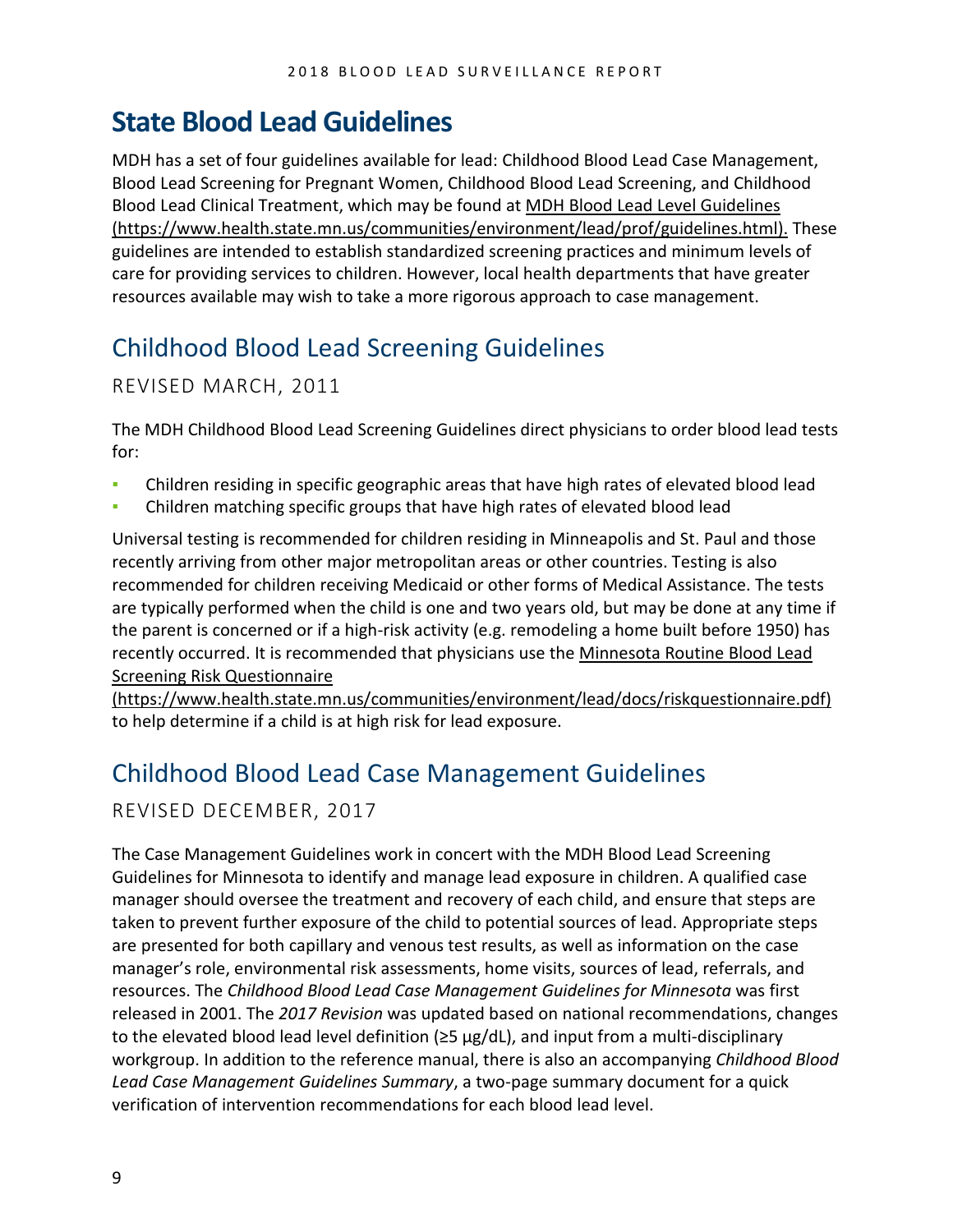### <span id="page-9-0"></span>Blood Lead Screening Guidelines for Pregnant Women

#### REVISED AUGUST, 2015

The Blood Lead Screening Guidelines for Pregnant Women in Minnesota are designed to assist health care providers in screening pregnant women for elevated blood lead levels. Not every woman is at risk for lead exposure, so a risk screening questionnaire should be used to decide whether testing is recommended. Examples of risk factors for lead exposure include occupational exposure of the mother or another household contact, remodeling a home containing lead paint, using non-commercial home remedies that contain lead, and pica behavior. Identifying and preventing elevated blood lead levels in pregnant women also serves to protect the developing fetus. The 2015 revision reflects the current definition of an elevated blood lead level (5+ μg/dL), provides additional details on sources of lead, and includes resources specific to Minnesota.

### <span id="page-9-1"></span>Childhood Blood Lead Clinical Treatment Guidelines

#### REVISED MARCH, 2011

The Childhood Blood Lead Clinical Treatment Guidelines are designed to assist health care providers in following up with patients with elevated blood lead levels. The clinical treatment guidelines recommend engaging families through education for all blood lead levels. Additional diagnostic tests and interventions, such as developmental assessments, iron studies, radiographs, additional bloodwork, and chelation therapy, are recommended at different levels of elevated blood lead levels. A multi-disciplinary workgroup was formed in 2018 to review existing literature and provide recommendations and feedback for updating the treatment guidelines. An updated revision to the Childhood Blood Lead Clinical Treatment Guidelines is expected in 2019.

# <span id="page-9-2"></span>**Data Collection**

### <span id="page-9-3"></span>Lead Testing

Since not all Minnesota children have a high risk for lead exposure, targeted testing based on established risk factors is recommended for most areas of the state. Children should be evaluated using a screening questionnaire to determine whether they have risk factors for lead exposure; the goal is to test all children who are at risk for exposure to lead. Because lead testing is neither universal nor randomly sampled, the data in this report are not generalizable to the population of children living in Minnesota. However, a large proportion of Minnesota children are tested at least once prior to their third birthday. Of children born in 2015, 81% were tested at least once by their third birthday in 2018.

The blood specimens used in blood lead testing are drawn from either capillaries or veins. Tests on capillary blood are considered "screening" tests. They are drawn from a finger stick, allowing them to be performed in a wide range of settings. However, Minnesota lead testing data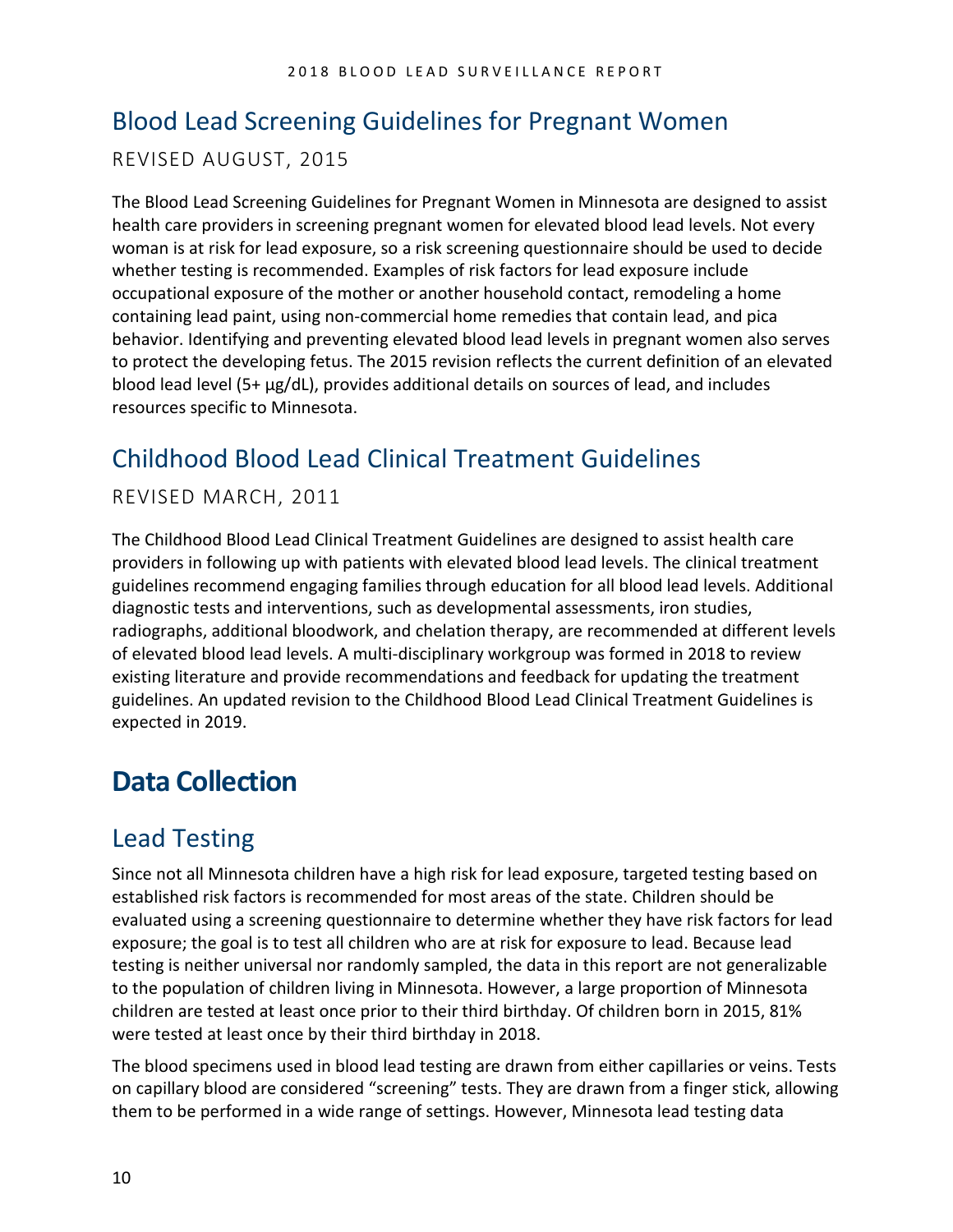suggest that about 60% of elevated capillary screening tests may be false positives.<sup>[4](#page-10-1)</sup> Therefore, a follow-up diagnostic test is needed to confirm an elevated capillary test. Venous specimens are drawn from a vein and are considered "diagnostic" because they are less prone to false positives than capillary tests. However, they can be more difficult to obtain. Venous tests are required to initiate an environmental investigation of an elevated lead result.

# <span id="page-10-0"></span>The MN Blood Lead Information System (BLIS)

MDH maintains a blood lead information system (BLIS) for tracking and monitoring trends in blood lead levels in adults and children in Minnesota. Laboratories submit results to the LHHP, as mandated by Minnesota Statutes 144.9502. The data are used to help identify populations at risk for elevated blood lead levels (EBLLs), to help ensure that screening services are provided to groups identified as having the highest risk of lead exposure, and to ensure that environmental and medical follow-up are provided to children with EBLLs. Data are also used to plan, develop, and implement primary prevention programs.

 $\overline{a}$ 

<span id="page-10-1"></span><sup>4</sup> Wang A, Rezania Z, Haugen K, Baertlein L, Yendell S. Screening for Elevated Blood Lead Levels: False-Positive Rates of Tests on Capillary Samples, Minnesota, 2011–2017. J Public Health Manag Pract. 2019; 25(Suppl. 1): S44– S50.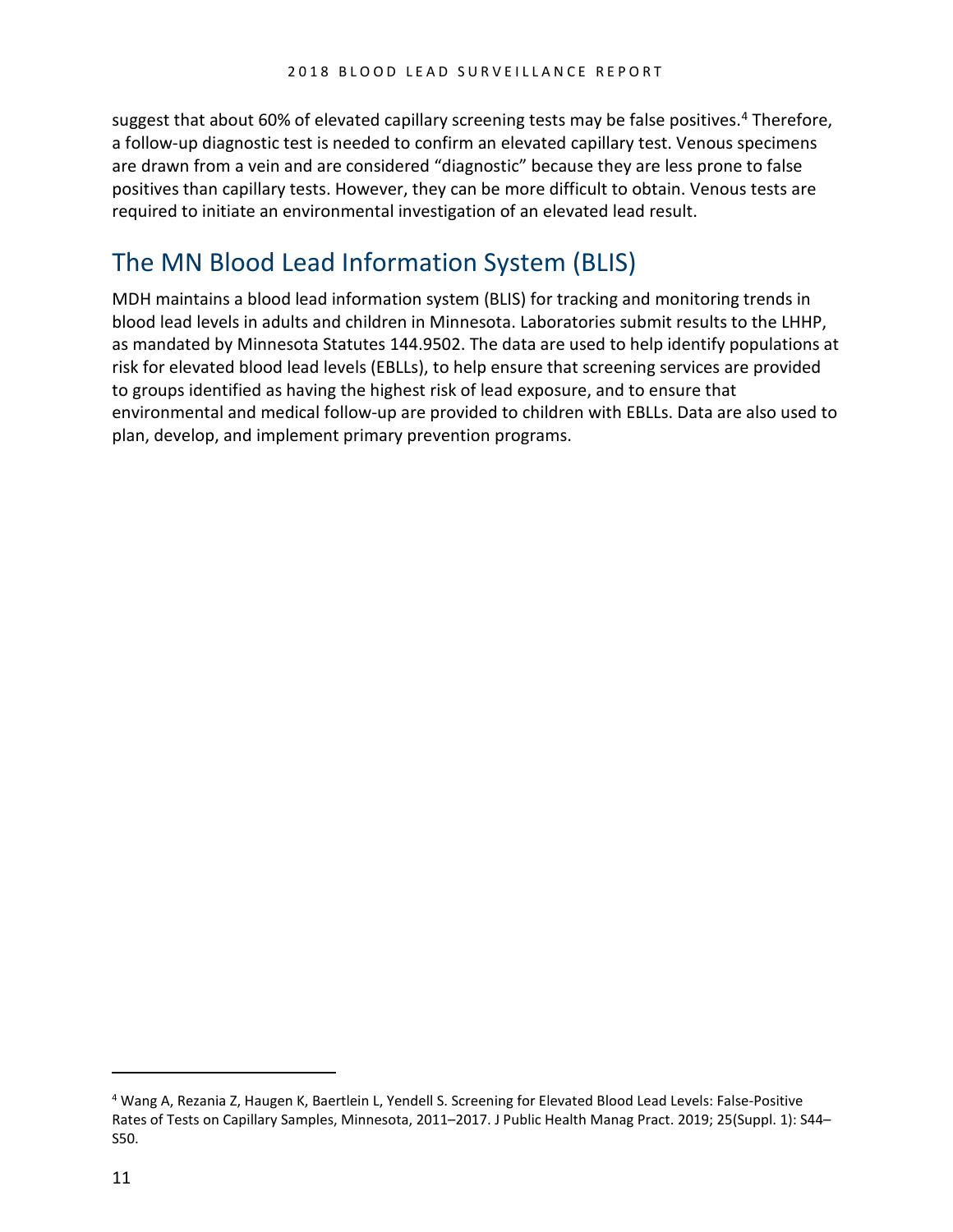# <span id="page-11-0"></span>**Statewide Surveillance Data**

Statewide data are available starting from 1995. Data for years 2000–2017 are shown for comparison to the 2018 data. The number of children tested for lead in Minnesota increased steadily from 2000 through 2008, decreased slightly during 2009–2015, and increased again in 2016 and 2017. In 2018, 91,175 children aged less than 6 years were tested (**Figure 1**).

Blood lead screening for older children (aged 6 to 15 years) and adults is much less common than for young children. Older children are not recommended to be routinely screened and tend to only receive blood lead tests if a provider has reason to suspect the child may be leadexposed, such as recent immigration to the U.S., a lead-related hobby, or the child is symptomatic. In 2018, 2,287 children aged 6 to 15 years received a blood lead test.

Adults are tested for blood lead primarily if they are pregnant or at risk for occupational lead exposure. In many cases, this testing is part of routine medical monitoring programs implemented by their employers. In 2018, 9,885 adults (aged 16+) were blood lead tested.





# <span id="page-11-1"></span>**Childhood Blood Lead Screening**

While Minnesota's blood lead screening guidelines do not recommend universal testing for children in all areas of the state, the percentage of children tested has been increasing over time. To examine testing rates in children, a birth cohort approach can be useful. This approach looks at all children born in a given year and measures how many of these children receive blood lead screening at specific benchmarks. These benchmarks include the percent of children who receive at least one test by three years of age, the percent who receive a blood lead test around one year of age, the percent tested around two years of age, and the percent tested at both one year and two years of age.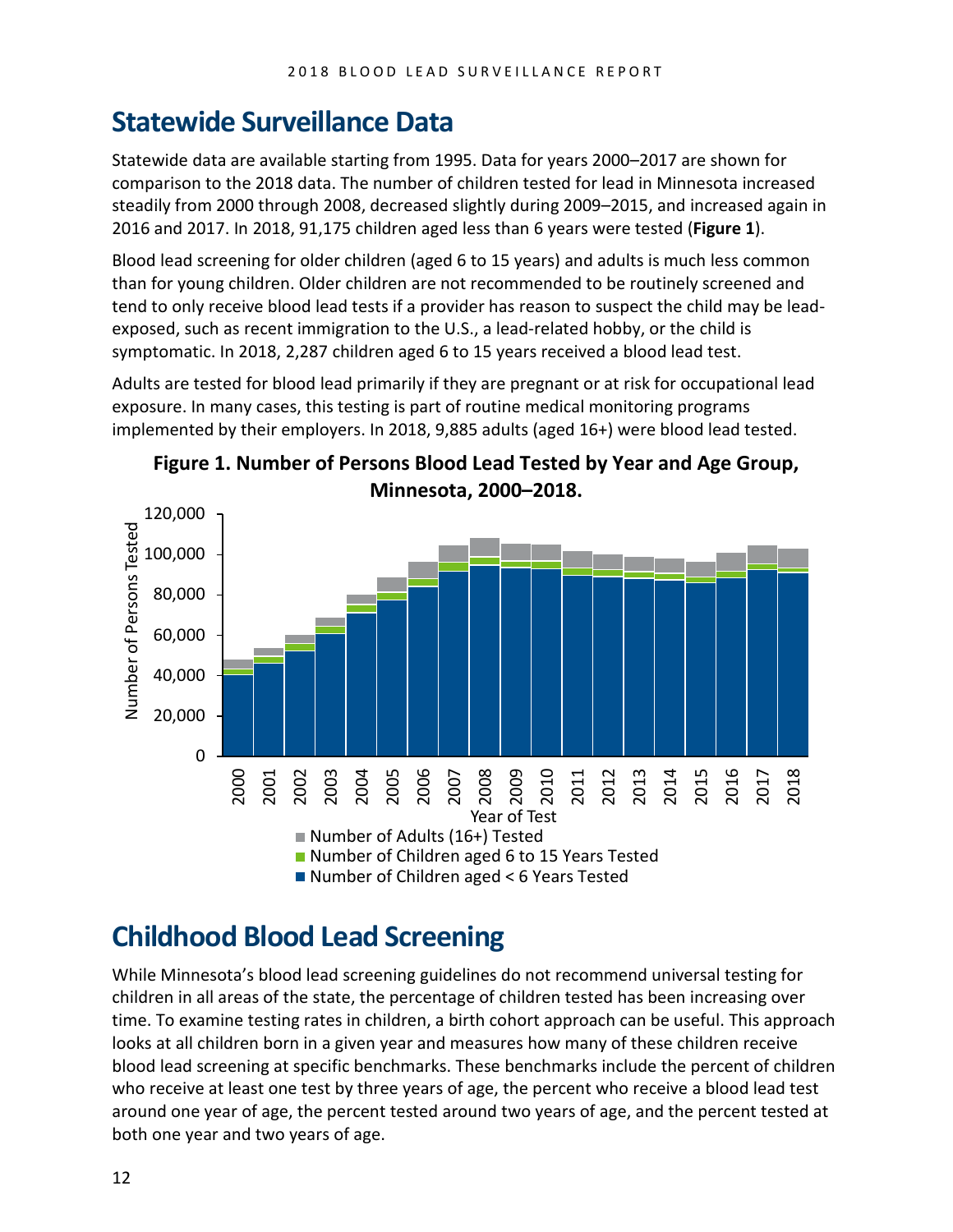The most recent birth cohort to have been observed for a full three years is children born in 2015. Among the 69,835 children born in 2015, 56,536 children (81%) statewide were tested at least once by age three years. Among children in Minneapolis and St. Paul, where universal screening is recommended, 86% were tested at least once. Elsewhere in the state, 80% were tested at least once. (**Figure 2**)



**Figure 2. Number and Percent of Children Tested at Least Once by Age 3 Years, by Birth Cohort**

Within the 2015 birth cohort, while 81% of children were tested at least once by age three, 70% were tested around one year of age (9 to 18 months), 47% were tested around two years of age (18 to 36 months), and only 36% were tested at both one and two years of age (**Figure 3**). This indicates that many providers are testing children at one year but not two years of age.

**Figure 3. Children Tested at 1-Year and 2-Years of Age, by Birth Year**



Two-year-old children are more mobile and interact with their environments differently than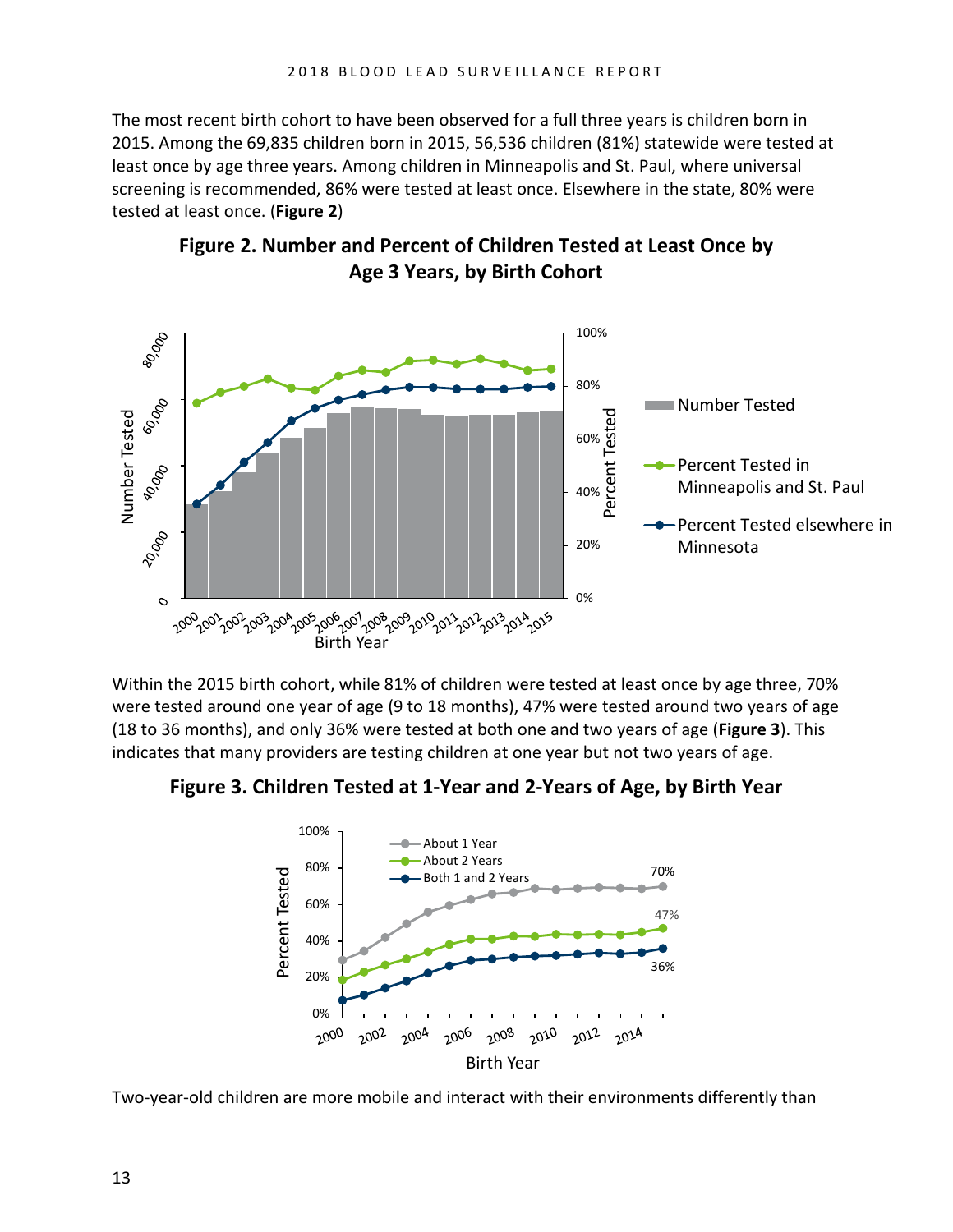one-year-old children. This can change the risk for lead exposure between these ages, even if the child's house or other risk factors do not change.

This is supported by MDH surveillance data; about 0.5% of children with non-elevated (<5 µg/dL) blood lead levels measured at one year of age who were tested at two years of age have a confirmed elevated blood lead level at the time of the second test. This indicates that the practice of not testing children at two years of age may lead to lead-exposed children going undetected.

Blood lead screening statistics are available at the county scale through the [MDH Data Access](https://data.web.health.state.mn.us/web/mndata/lead)  [Portal's Childhood Lead Exposure \(https://data.web.health.state.mn.us/web/mndata/lead\)](https://data.web.health.state.mn.us/web/mndata/lead) page.

# <span id="page-13-0"></span>**Elevated Blood Lead Levels in Children**

Trends in the prevalence of lead exposure in Minnesota children can be understood through examining trends in the number of children with detected EBLLs per year (**Figure 4**). The number of EBLL cases has continued to decrease in recent years. However, in 2018, there were still 690 Minnesota children who had confirmed blood lead levels of at least 5 μg/dL, 87 of whom had confirmed blood lead levels of at least 15 μg/dL. The highest confirmed blood lead level identified in a child from Minnesota in 2018 was 73 µg/dL.

#### **Figure 4. Number of Children with Confirmed and Unconfirmed Elevated Blood Lead Levels (5+ µg/dL and 15+ µg/dL) by Year of Test, 2001–2018**



A confirmed elevated blood lead level is defined here as any elevated venous blood lead test result or any elevated capillary blood lead test result followed-up by a second elevated capillary test within 12 weeks.<sup>[5](#page-13-1)</sup> An unconfirmed elevated blood lead level is an elevated capillary blood

 $\overline{a}$ 

<span id="page-13-1"></span><sup>&</sup>lt;sup>5</sup> Centers for Disease Control and Prevention (CDC). Standard Surveillance Definitions and Classifications for Lead. [https://www.cdc.gov/nceh/lead/data/definitions.htm.](https://www.cdc.gov/nceh/lead/data/definitions.htm) Retrieved 6/28/2018.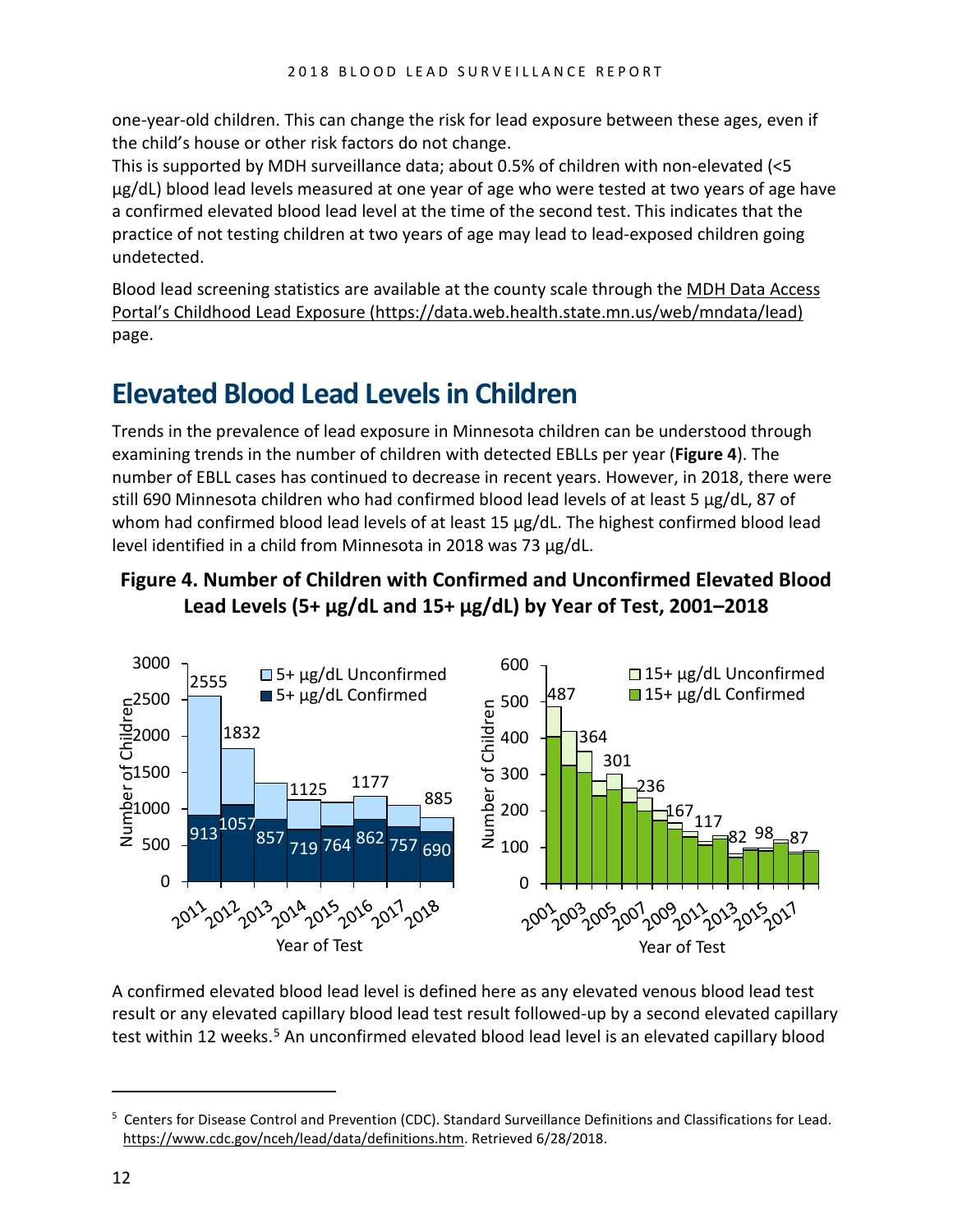lead test without a follow-up test. Elevated capillary tests that receive a non-elevated venous follow-up test within 12 weeks are excluded since these are likely to be false positive tests. The true number of children with elevated blood lead levels is likely somewhere between the total (confirmed and unconfirmed) count and the confirmed count. In 2018, for levels 5 μg/dL or greater, this would be somewhere between 690 and 885. In 2018, 91,175 children were blood lead tested and 690 (0.8%) had a confirmed EBLL of 5 µg/dL or greater while 87 (0.1%) had a confirmed EBLL of 15 µg/dL or greater (**Figure 5**).

#### **Figure 5. Percent of Children with Confirmed Elevated Blood Lead Levels by Year, Among Tested Children, 2000–2018**



# <span id="page-14-0"></span>Geographic Variability in Elevated Blood Lead Levels

While the percent of children with elevated blood lead levels among tested children continues to decline statewide, there remain geographic areas where higher percentages of children are found to have EBLLs. To estimate the percent EBLL at county and sub-county geographic scales, five years (2014–2018) of blood lead testing data were compiled to increase estimate precision. Statewide, the percentage of children tested with a confirmed EBLL was just under 1%. At the county level, the percentage of children tested with confirmed EBLLs ranged from 0% to nearly 4%. Counties with EBLL rates that were statistically significantly higher than the statewide percent EBLL were found in the southern half of the state and included Hennepin and Ramsey counties. (**Figure 6**)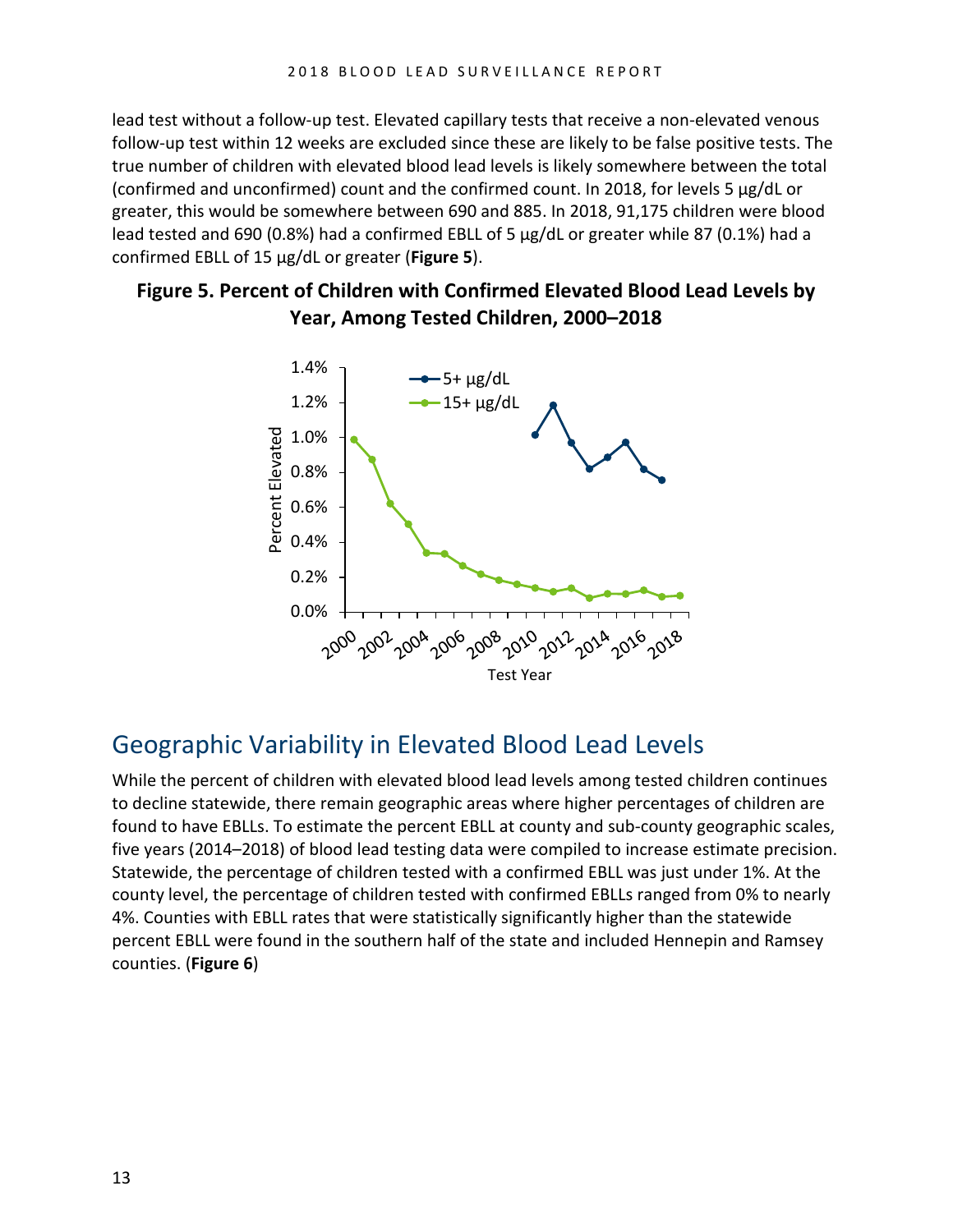#### **Figure 6. Elevated Blood Lead Levels (5+ µg/dL) by County, Among Children Tested, 2014–2018**



The majority of high percent-EBLL census tracts are found in the cities of Minneapolis and St. Paul, but can also be found in rural areas of the state. Tracts with higher percent-EBLL tend to have more houses built prior to 1950, a larger proportion of the population living in poverty, and a larger proportion of the population being persons of color than lower percent-EBLL tracts.

Additional county-level and tract-level data regarding blood lead testing and the distribution of EBLLs among Minnesota children are available on th[e MDH Data Access Portal's Childhood Lead](https://data.web.health.state.mn.us/web/mndata/lead)  [Exposure \(https://data.web.health.state.mn.us/web/mndata/lead\)](https://data.web.health.state.mn.us/web/mndata/lead) page.

# <span id="page-15-0"></span>**Demographics**

The demographic indicators sex, race and ethnicity are collected by MDH with blood lead test results. While the reporting of sex and race with the results of a blood lead test is required under Minnesota Statutes 144.9502, MDH accepts records where these are reported as "Unknown". Data on sex tends to be mostly complete; race and ethnicity are often reported as "Unknown." This creates a problem for monitoring racial disparities in lead testing and lead exposure.

In 2018, blood lead test results for children aged less than six years were reported for 46,293 males, 43,849 females, and 46 persons for whom sex was not reported. The percentage of confirmed EBLLs was not significantly different between males and females (**Table 1**).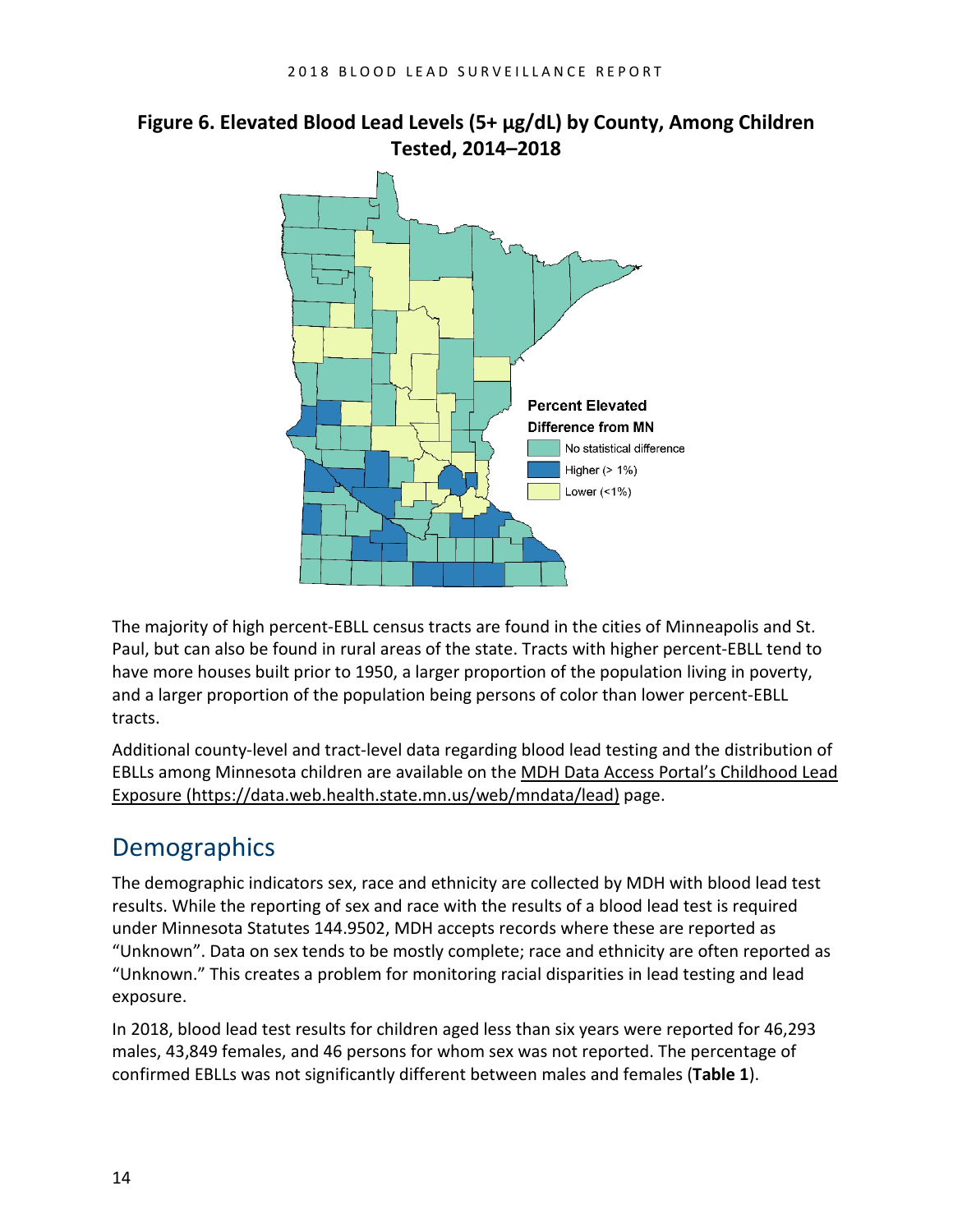#### **Table 1. Summary of the Reported Demographic Characteristics of Children**

**Aged < 6 Years Blood Lead Tested in 2018 and EBLL Cases (Confirmed ≥5 µg/dL)**

| Demographic | Tested, n (%) | <b>EBLL Cases, n</b> Percent EBLL |      |
|-------------|---------------|-----------------------------------|------|
| Sex         |               |                                   |      |
| Female      | 43,849 (49%)  | 332                               | 0.8% |
| Male        | 46,293 (51%)  | 358                               | 0.8% |
| Unknown     | 46 (0%)       | 0                                 | 0%   |

Racial and ethnic disparities in the prevalence of lead poisoning have been shown in national data. A summary of 2007–2010 data from the National Health and Nutrition Examination Survey for U.S. children aged 1–5 years showed the geometric mean blood lead level of White, non-Hispanic children was 1.3 µg/dL while that of Black, non-Hispanic children was significantly higher at 1.8 µg/dL. The geometric mean blood lead level of Mexican American children was also 1.3  $\mu$ g/dL.<sup>6</sup> Individual race and ethnicity data reported with blood lead tests is too incomplete to provide reliable estimates of racial and ethnic disparities in Minnesota, however, the LHHP is working to improve data completeness (see *Evaluation of BLIS* section of this report).

### <span id="page-16-0"></span>Special Populations: Medicaid Enrolled Children

Nationally, children enrolled in Medicaid tend to be more than twice as likely to have elevated blood lead levels as non-enrolled children.<sup>[7](#page-16-2)</sup> However, this disparity may differ between states and the CDC has recommended states develop screening plans consistent with their local risk patterns.[8](#page-16-3) A study of Minnesota blood lead surveillance data indicated that the disparity in EBLL prevalence between children enrolled in Medical Assistance (MA) or MinnesotaCare (MNCare), Minnesota's Medicaid programs, and those not enrolled was similar to the national disparity, with an approximately 2-fold difference in prevalence.<sup>[9](#page-16-4)</sup> MA and MNCare's Early and Periodic Screening, Diagnosis, and Treatment (EPSDT) program requires that well-child visits include blood lead testing at both 12 and 24 months. The MDH Blood Lead Screening Guidelines also recommend universal screening at 12 and 24 months for all MA or MNCare enrolled children.

 $\overline{a}$ 

<span id="page-16-1"></span> $6$  Centers for Disease Control and Prevention (CDC). Blood Lead Levels in Children Aged 1-5 Years – United States, 1999-2010. MMWR Morb Mortal Wkly Rep; 2013; 62(13):245-248. <https://www.cdc.gov/mmwr/preview/mmwrhtml/mm6213a3.htm>

<span id="page-16-2"></span><sup>&</sup>lt;sup>7</sup> Centers for Disease Control and Prevention (CDC). Blood Lead Levels in Children Aged 1-5 Years – United States, 1999-2010. MMWR Morb Mortal Wkly Rep; 2013; 62(13):245-248.

<https://www.cdc.gov/mmwr/preview/mmwrhtml/mm6213a3.htm>

<span id="page-16-3"></span><sup>&</sup>lt;sup>8</sup> Centers for Disease Control and Prevention (CDC). Recommendations for Blood Lead Screening of Medicaid-Eligible Children Aged 1-5 Years: an Updated Approach to Targeting a Group at High Risk. MMWR Morb Mortal Wkly Rep. 2009; 58(RR-9)[. https://www.cdc.gov/mmwr/preview/mmwrhtml/rr5809a1.htm](https://www.cdc.gov/mmwr/preview/mmwrhtml/rr5809a1.htm)

<span id="page-16-4"></span><sup>&</sup>lt;sup>9</sup> Centers for Disease Control and Prevention (CDC). Recommendations for Blood Lead Screening of Medicaid-Eligible Children Aged 1-5 Years: an Updated Approach to Targeting a Group at High Risk. MMWR Morb Mortal Wkly Rep. 2009; 58(RR-9)[. https://www.ncbi.nlm.nih.gov/pubmed/16764420](https://www.ncbi.nlm.nih.gov/pubmed/16764420)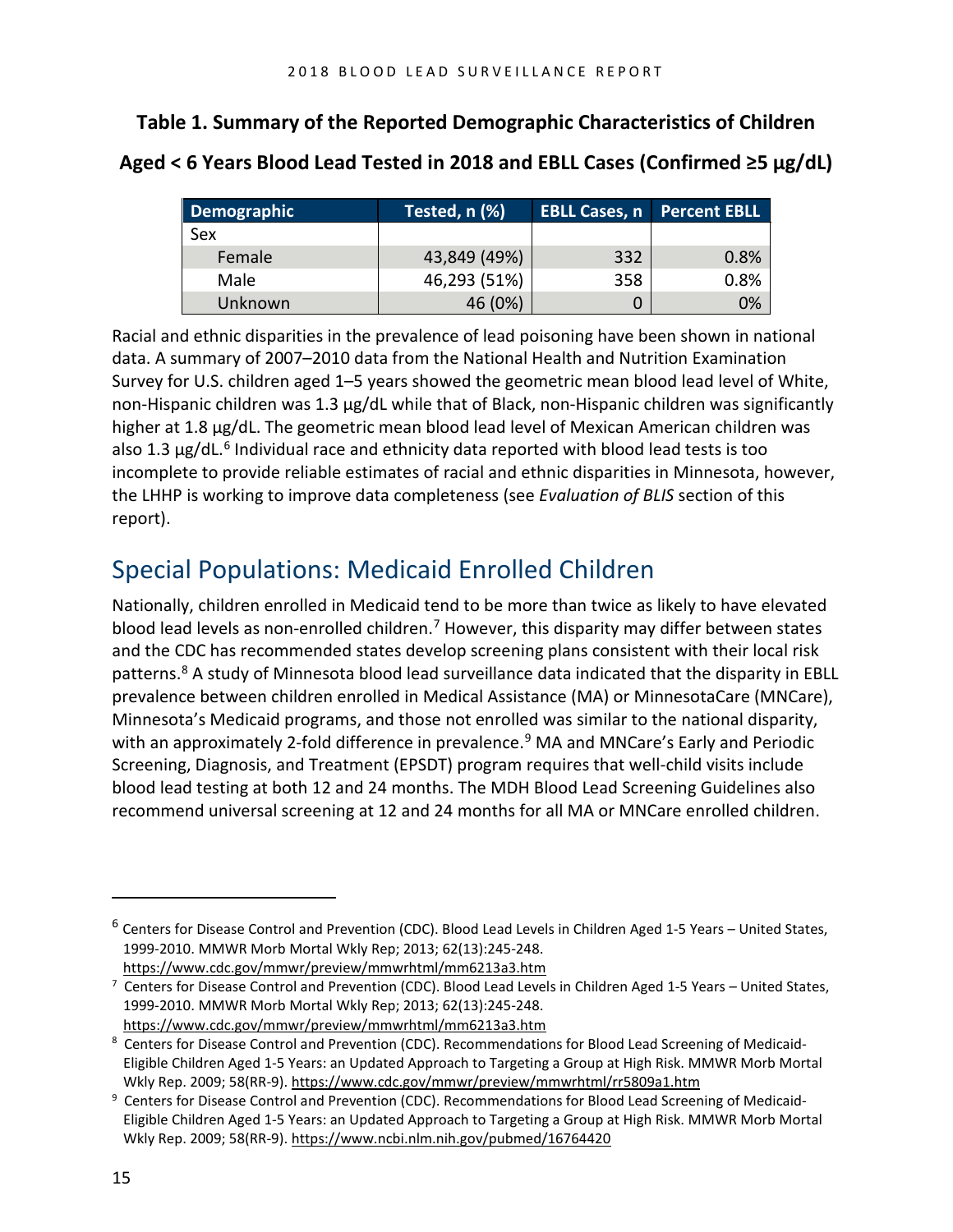The MDH LHHP and the Minnesota Department of Human Services (DHS) are currently revising data sharing agreements and matching protocols so that blood lead screening and blood lead levels can be more closely monitored in the Medicaid enrolled child population.

## <span id="page-17-0"></span>Special Populations: Refugee Children

Refugees are persons who are forced to leave their home country because of disasters, war, or persecution. Refugees come to Minnesota with a special immigration status and are a population at high risk for lead exposure. Refugees may have lead exposure in their country of origin as well as further exposure once they arrive in the United States. The Division of Infectious Disease Epidemiology, Prevention, and Control at MDH collects demographic data on refugee children aged under 17 years entering the state who receive an initial health screening. Blood lead tests are routinely matched to refugee information (**Figure 7**). The rate of elevated blood lead levels for refugees is over ten times higher than the percentage of elevated blood lead levels among Minnesota children in general.

#### **Figure 7. Elevated Blood Lead Levels (EBLLs) among Refugee Children Who received a Blood Lead Test**



# <span id="page-17-1"></span>**Case Management**

The LHHP provides technical assistance and coordinates with local public health agencies in the state of Minnesota to ensure case management services are available for children with blood lead levels of at least 5 μg/dL. These activities include:

- Assuring case management activities and follow-up testing for children and pregnant women are performed in accordance with MDH guidelines;
- Providing educational materials, in appropriate languages, to assist in communicating lead exposure prevention measures;
- Communicating regularly with the Asbestos and Lead Compliance Unit to assess progress on open lead cases and facilitate communication between the Asbestos and Lead Compliance Unit and local lead case managers.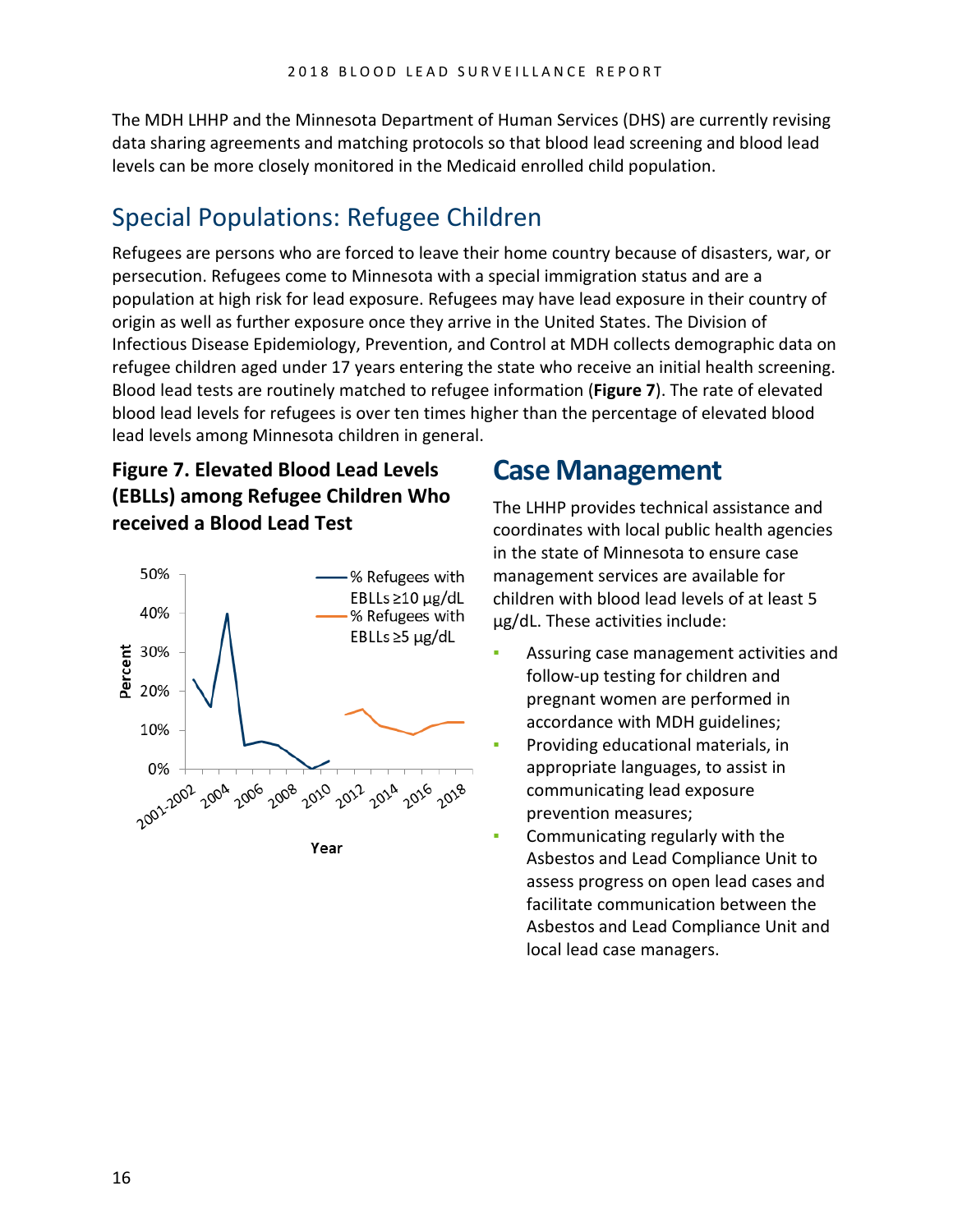# <span id="page-18-0"></span>Follow-up Testing

MDH recommends follow-up tests for children with elevated blood lead screening tests. The period of time recommended for re-testing varies according to the initial blood level and the test type. Diagnostic venous testing is recommended for all capillary results of 5 μg/dL or greater. Of the 958 Minnesota children whose first elevated blood lead level was a capillary test in 2018, 662 (69%) received a follow-up venous test within 90 days (Figure 8). This is an improvement over 2011, the first year in which follow-up venous testing for capillary results in the 5–9.9 µg/dL range was recommended, when just 23% received follow-up tests within 90 days.



#### **Figure 8. Percent of Children with Initial Capillary Tests ≥ 5 µg/dL receiving a Follow-up Venous Test within 90 Days**

Timely follow-up testing is important both for identifying cases so that public health responses can be initiated and for detecting false-positive screening tests. Capillary tests, typically used for blood lead screening, are prone to false positive results. These can be due to contamination on a child's finger or other contamination during the testing and analysis process. A false positive test is defined as an elevated capillary test with a follow-up venous test that is below 5 µg/dL within 90 days. In 2018, 385 (58%) of the 662 initial elevated capillary tests that received a venous follow-up test within 90 days were false positives. This proportion is dependent on the prevalence of elevated blood lead levels in the population and is expected to increase as the prevalence decreases.

Healthcare providers can help prevent false positive capillary tests by thoroughly cleaning a child's finger prior to conducting a capillary test to remove any surface lead contamination. This should include thoroughly washing the child's hand with soap and water before drawing blood,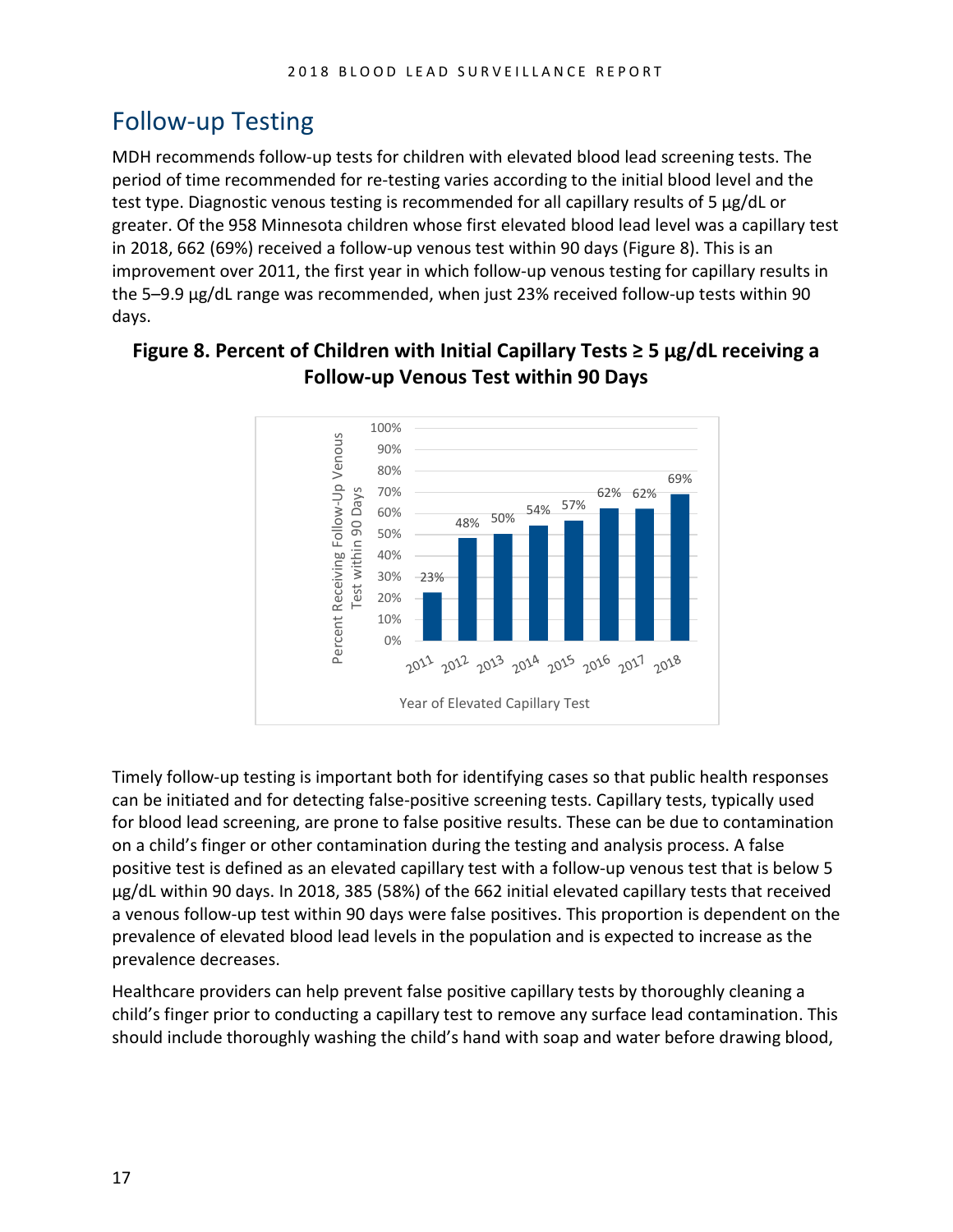wearing gloves, and collecting only the blood that has "beaded" on the fingertip while avoiding the blood that has run down the finger.<sup>[10](#page-19-1)</sup>

### <span id="page-19-0"></span>Environmental Risk Assessments

For children found to have an elevated blood lead level, identifying and removing the source of lead exposure is a priority. Not only does this prevent further exposure to the child who has already been exposed, it also prevents other children from being exposed to that lead hazard. Minnesota Statutes 144.9504 requires assessing agencies to ensure that children with venous blood lead levels 15 µg/dL or greater are provided risk assessment services to limit exposure to lead hazards. Assessing agencies are also authorized to conduct lead risk assessments and issue lead hazard reduction orders on a property for any child with a venous blood lead level 5 µg/dL or greater, as resources allow. Agencies currently performing assessments in Minnesota are MDH, the City of Minneapolis Health Department and St. Paul-Ramsey County Public Health. MDH conducts risk assessments for other assessing agencies through contractual agreements, servicing children outside of Minneapolis and Ramsey County.

In 2018, there were 76 children newly identified with venous confirmed EBLLs  $\geq 15 \mu g/dL$ . Seventeen of these children lived in Minneapolis, 17 in St. Paul (Ramsey County), and 42 elsewhere in Minnesota. Forty-nine of the 76 (64%) received a lead risk assessment within 10 working days of the blood lead test being reported to MDH and 73 (96%) received an assessment within 60 working days. The remaining three cases have not received a risk assessment at the time of this analysis. These cases have not received a risk assessment for reasons such as lack of a permanent residence and inability of the risk assessing agency to access the property. The median number of working days between the EBLL being reported to MDH and the risk assessment was 8 days.

The 76 15+ µg/dL EBLL children tended to have common risk factors for lead exposure. Ninetysix percent lived in homes built prior to 1978 and 70% lived in homes built prior to 1950. Fortyfive percent lived in Minneapolis or St. Paul. Six children had recently immigrated to U.S. and may have been exposed in their countries of origin and/or refugee camps.

Several of the  $\geq 15$  µg/dL EBLL cases had previously been identified as having an EBLL in the 5-14.9 µg/dL range. Ten of 76 (13%) had a venous-confirmed EBLL in the 5–14.9 µg/dL range more than one month prior to the ≥15 µg/dL test result, not including two cases with known EBLLs who moved to Minnesota from other states. These cases represent opportunities for earlier intervention, where lead hazards likely could have been removed prior to the blood lead level rising over 15 µg/dL if there had been greater resources to conduct risk assessments at lower elevated blood lead levels.

During the lead risk assessments, lead hazards were identified for 82% of children (60 of 73 receiving an assessment). Many children had multiple hazards identified. Lead-based paint and/or lead contaminated indoor dust was identified as a possible source of lead exposure for

 $\overline{a}$ 

<span id="page-19-1"></span><sup>&</sup>lt;sup>10</sup> Centers for Disease Control and Prevention. (1997). Capillary Blood Sampling Protocol. Retrieved from <https://www.cdc.gov/nceh/lead/publications/1997/pdf/c2.pdf>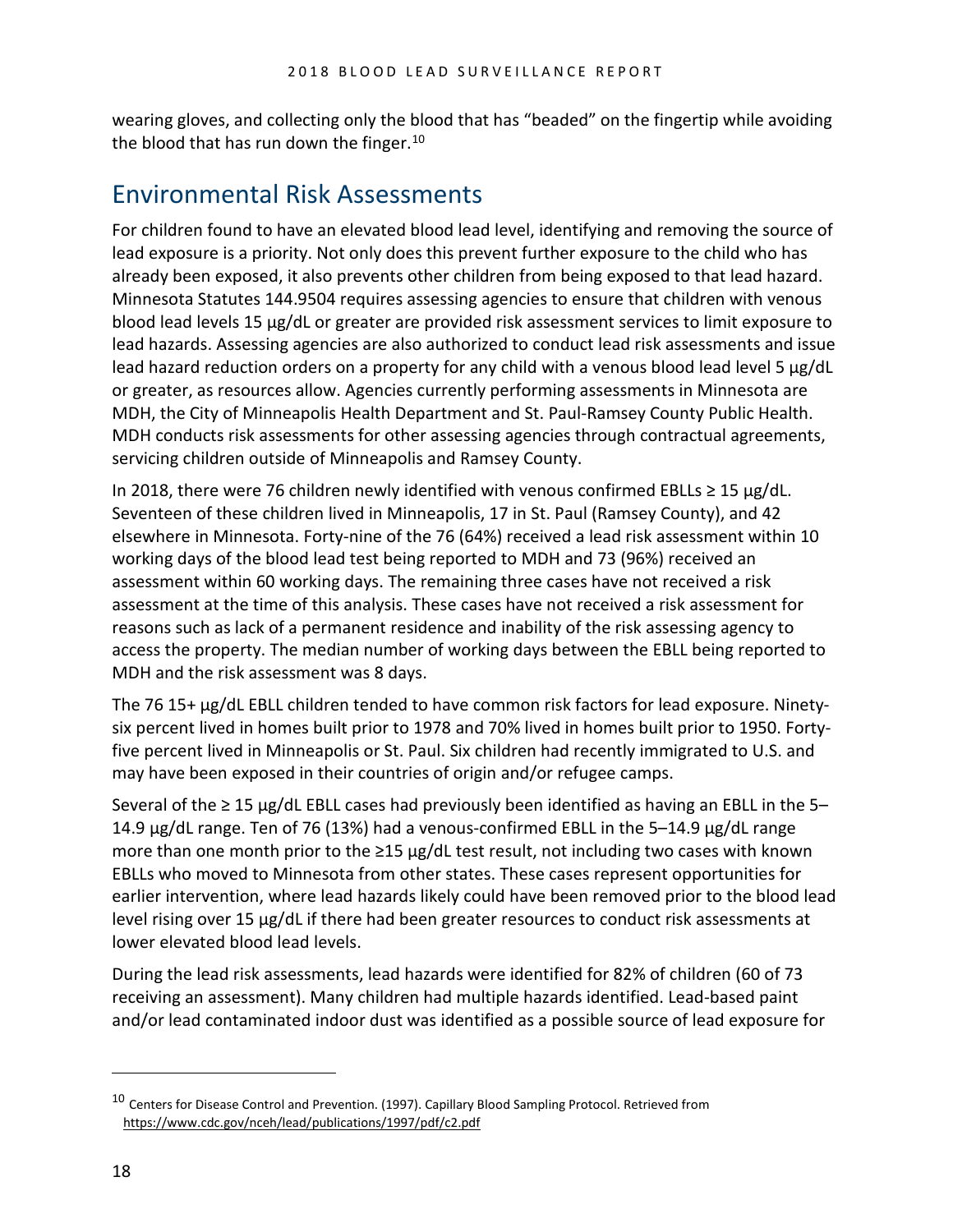52 cases. Indoor dust is commonly contaminated by deteriorating lead-based paint in the house. Lead soil hazards, measured by laboratory analysis of soil samples, were identified at the residences of 21 cases. Other sources of lead were identified among 9 cases, including contaminated spices, contaminated cultural or religious items such as sindoor powder, ceramic bean pots, and keys.

Not all types of potential hazards are tested during every risk assessment. For example, soil was not tested if there was no bare soil the child could have been exposed to. The figures presented in **Table 2**, interpreted as 'ballpark' estimates, show that lead based paint and/or dust hazards are tested during the majority of risk assessments (100% in this sample), and these hazards are present most of the time that they are tested (52 of 73, 71%). Soil hazards are tested less frequently, with results reported for 39 of 73 (53%) assessments, but are commonly identified when soil is tested (21 identified among 39 tested, 54%). Other hazards are tested less frequently, most often when lead based paint hazards are not identified. In 2018, they were reported with 15 of 73 (21%) risk assessments.

#### **Table 2. Lead Hazards Assessed and Identified during Lead Risk Assessments for Children with EBLLs ≥15 µg/dL in 2018 (n=73)**

| <b>Lead Hazard Type</b>            | <b>Tested</b> | <b>Hazard Identified,</b><br>n(%) |
|------------------------------------|---------------|-----------------------------------|
| Lead-based paint and/or lead       |               |                                   |
| contaminated indoor dust           | 73            | 52 (71%)                          |
| Outdoor contaminated soil          | 39            | 21 (54%)                          |
| Contaminated drinking water        | $\mathcal{P}$ | $0(0\%)*$                         |
| Other lead source                  | 15            | 9(60%)                            |
| Any Hazard Type                    | 73            | 60 (82%)                          |
| Multiple Hazard Types <sup>+</sup> | 48            | 22 (46%)                          |

\*Hazards in drinking water are shown in the table according to the EPA action level of 15 ppb. A detectable level of lead was found in two risk assessments; both were at concentrations less than 15 ppb.

†Includes paint/indoor dust (as a single type), soil, water, and other.

Drinking water is not routinely tested during risk assessments. In 2017, MDH did include routine testing of drinking water during risk assessments, however, all tests completed were found to be below the EPA action level of 15 parts of lead per billion parts of water (ppb) for public water systems. A public water system has to take actions to reduce the amount of lead in the water if more than 10 percent of the water samples have lead levels over 15 ppb. This is an action level; there is no safe level of lead in water. Obtaining a water sample that truly captures its potential lead level can be difficult, as ideally the faucet would not be used for 6 hours prior to sampling. For more information on lead in drinking water, see pages 7–8 of this report.

Multiple types of lead hazards were often identified in homes. During 48 risk assessments where multiple hazard types (paint/dust, soil, water and/or other) were tested, more than one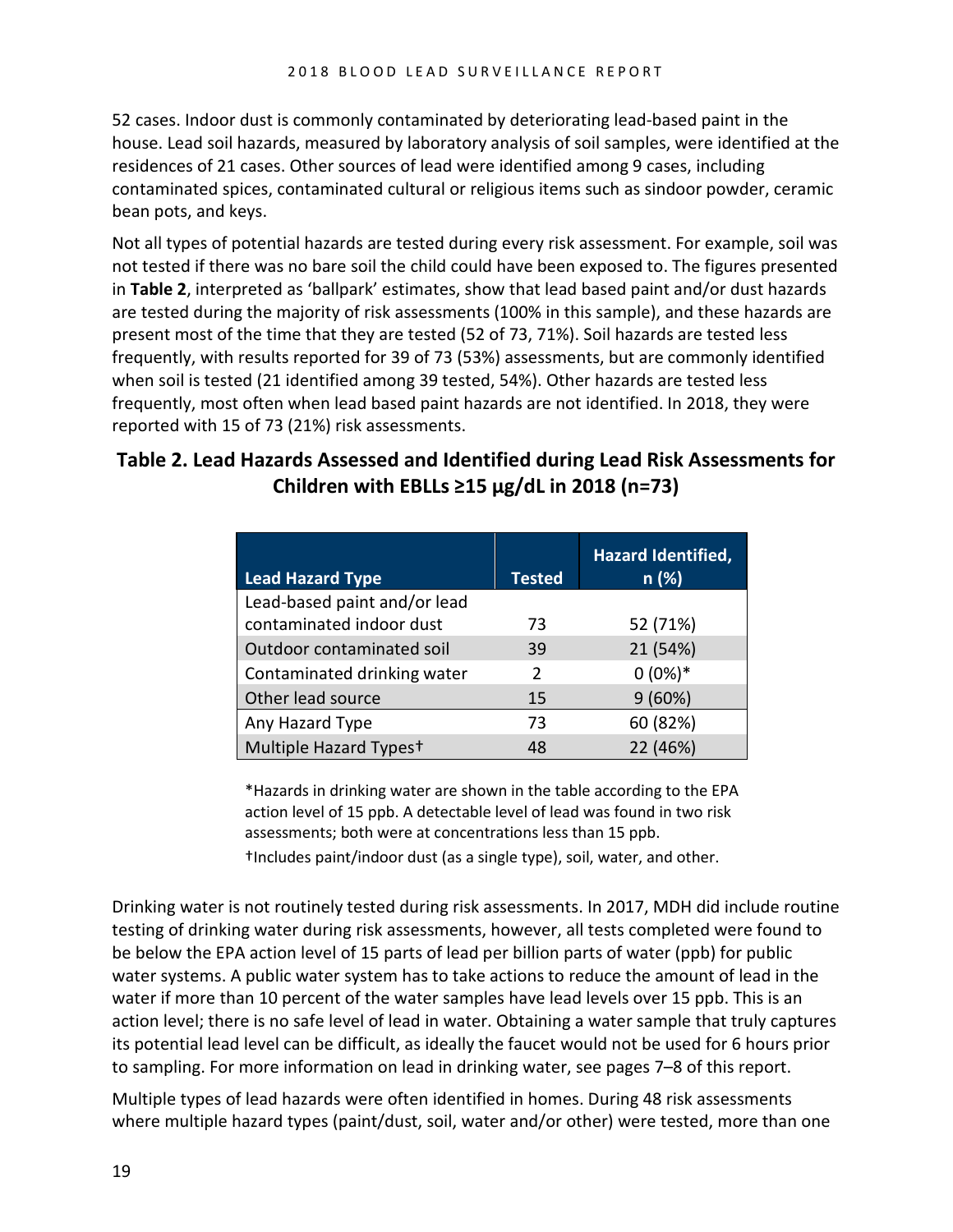hazard type was identified in 22 cases (46%). This suggests that it may be common for children with elevated blood lead levels of 15+  $\mu$ g/dL to be exposed to multiple sources of lead contamination. Testing all possible sources as part of a comprehensive risk assessment, even after one hazard or type of hazard is identified, may help in creating a lead-safe environment for the lead-exposed child and other children in that environment.

# <span id="page-21-0"></span>**Adults**

In adults, lead exposure can lead to increased risk for chronic diseases such as hypertension and kidney disease. The Adult Blood Lead Epidemiology and Surveillance (ABLES) program is an active surveillance program that follows up on EBLLs reported to BLIS among adults in Minnesota, and ascertains the source of lead exposure. This includes calling healthcare providers to determine the source of an adult's lead exposure, including his or her employer information, job title, known non-occupational lead exposures, and pregnancy status. The National Institute for Occupational Safety and Health (NIOSH), CDC, and the State of Minnesota use a reference value of 5 µg/dL in adults, as well as children. MDH reports work-related blood lead levels of 25 µg/dL or greater to Minnesota Occupational Safety and Health Administration (MNOSHA) so MNOSHA can investigate the conditions that led to the EBLL. Adult lead testing is most common among people working in high-risk industries and pregnant women with either occupational or non-occupational risk factors for lead exposure.

The total number of BLL tests reported for adults in 2018 in Minnesota is presented in **Table 3**. There were 11,434 BLL tests performed in 2018 on 9,716 adults (aged  $\geq$  16 years). Of those 9,716 adults, 4,217 (43%) were men and 5,499 (57%) were women. Pregnancy status was unreported too often for reliable estimates. Of the adults tested, 10% had an EBLL of 5 µg/dL or greater, and of those people, 92% were under 25 µg/dL.

Although more women than men were tested during 2018, 91% of adults with an EBLL of at least 5 µg/dL were men. This was likely due to more men than women working in industries and occupations with high risk for lead exposure. Of the 963 adults with BLLs 5 µg/dL or greater, 771 (80%) were fully or partially due to occupational exposures, 84 (9%) were due to nonoccupational exposures, and 108 (11%) were due to unknown exposures.

| 2018 BLL Data                       | BL < 5<br>$\mu$ g/dL | <b>BLL 5-9</b><br>$\mu$ g/dL | <b>BLL 10-</b><br>$24 \mu g/dL$ | $BLL \geq 25$<br>$\mu$ g/dL | <b>Total</b> |
|-------------------------------------|----------------------|------------------------------|---------------------------------|-----------------------------|--------------|
| <b>Number of BLL Tests</b>          | 9,392                | 824                          | 1,091                           | 127                         | 11,434       |
| <b>Number of individuals tested</b> | 8,753                | 453                          | 437                             | 73                          | 9,716        |
| <b>Occupational Exposure</b>        | 1,194                | 331                          | 374                             | 66                          | 1,965        |
| Number of Men tested                | 1,020                | 306                          | 360                             | 65                          | 1,751        |
| Number of Women tested              | 174                  | 25                           | 14                              | 1                           | 214          |
| <b>Non-Occupational Exposure</b>    | 41                   | 47                           | 32                              | 5                           | 125          |
| Number of Men tested                | 16                   | 33                           | 24                              | 1                           | 74           |
| Number of Women tested              | 25                   | 14                           | 8                               | 4                           | 51           |
| Unknown exposure source             | 7,518                | 75                           | 31                              | $\mathcal{P}$               | 7,626        |

### **Table 3. Blood Lead Levels among Tested Adult (Aged 16+) Minnesota Residents**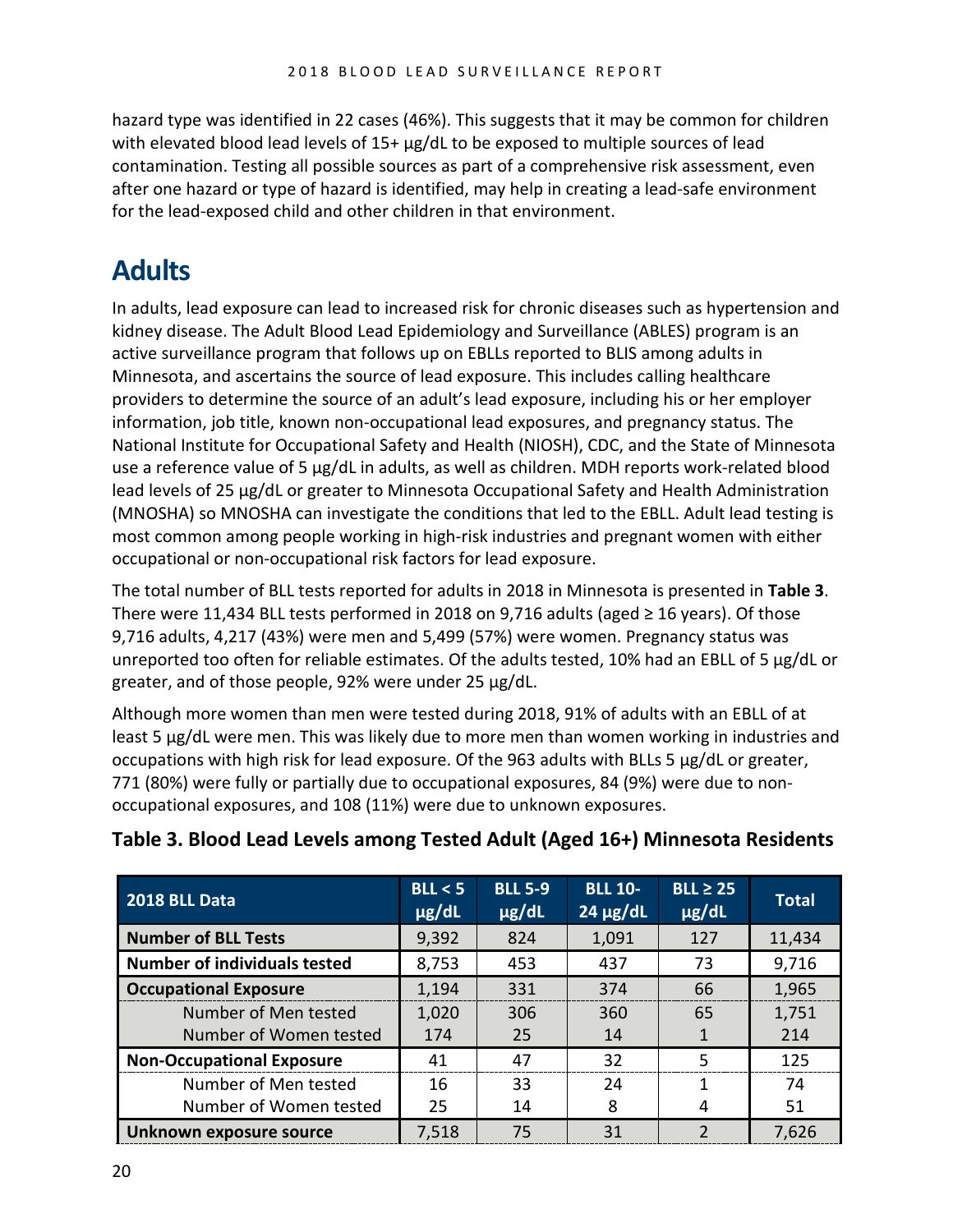| 2018 BLL Data          | BLL < 5<br>$\mu$ g/dL | <b>BLL 5-9</b><br>ug/dL | <b>BLL 10-</b><br>$24 \mu g/dL$ | $BLL \geq 25$<br>$\mu$ g/dL | Total |
|------------------------|-----------------------|-------------------------|---------------------------------|-----------------------------|-------|
| Number of Men tested   | 2,300                 | 65                      | 25                              |                             | 2,392 |
| Number of Women tested | 5,218                 | 10                      |                                 |                             | 5,234 |

EBLLs caused by occupational exposures were analyzed and are reported in **Figure 9**. Thirty-five percent of the occupational exposures occurred in the secondary smelting industry, 23% occurred in the sporting and athletic goods manufacturing industry, and 10% occurred in construction, sand and gravel mining work. Other occupational exposures included small arms ammunition manufacturing, work in recreation industries, and contracted painting. Among people with EBLLs from non-occupational sources, shooting firearms as a hobby was the most common source, with casting bullets as the second most common source. The highest EBLL due to a non-occupational exposure was 101.5 µg/dL in an individual whose source of exposure was lead-containing supplements.

#### **Figure 9. Work Related EBLLs (≥ 5 µg/dL) by Industry**



# <span id="page-22-0"></span>**Evaluation of BLIS and LHHP**

MDH has been consistently improving the Blood Lead Information System (BLIS) through recent years. Improvements have been made in the completeness and timing of the data in the system. In addition, reevaluation of processes within the LHHP is ongoing to assess the use of resources and its value to stakeholders.

### <span id="page-22-1"></span>Completeness of Data

Extensive efforts are made by MDH staff to ensure the completeness of data in BLIS. This often involves contacting clinics and laboratories to obtain additional information when incomplete records are submitted to MDH and monitoring submissions from laboratories to detect and remediate any missed submissions. These efforts have resulted in an improvement in the completeness of several variables that are necessary for both surveillance and case response functions of BLIS. The test type (venous or capillary) has improved from being undocumented on nearly 10% of records in 2000 to 0.2% in 2018. Test type is used for case confirmation and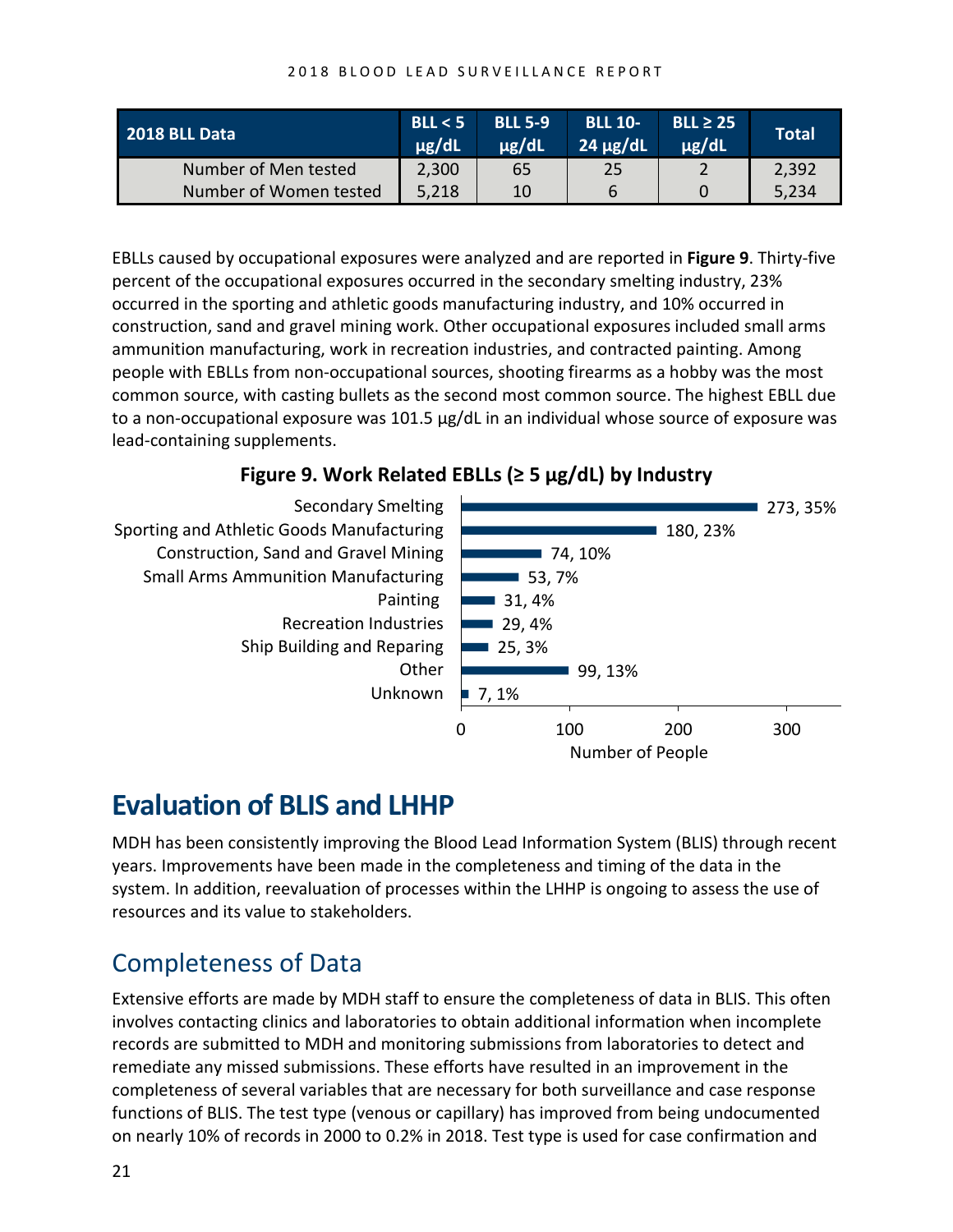initiation of environmental risk assessment services. The completeness of address and phone number fields have also improved substantially. These variables help local public health agencies contact families of lead exposed children to provide public health services. Race and ethnicity would be useful for surveillance, to monitor disparities and identify high-risk populations, if the completeness were further improved. (**Table 4**).

| Year of<br><b>Test</b> | <b>Test Type</b><br>(Ven or Cap)<br><b>Percent</b><br><b>Missing</b> | <b>Race</b><br><b>Percent</b><br><b>Missing</b> | <b>Hispanic</b><br><b>Ethnicity</b><br><b>Percent</b><br><b>Missing</b> | <b>Residential</b><br>Address/<br>City/ZIP Code<br><b>Percent Missing</b> | Phone<br><b>Number</b><br><b>Percent</b><br><b>Missing</b> |
|------------------------|----------------------------------------------------------------------|-------------------------------------------------|-------------------------------------------------------------------------|---------------------------------------------------------------------------|------------------------------------------------------------|
| 2000                   | 9%                                                                   | 43%                                             | 76%                                                                     | 11%                                                                       | 39%                                                        |
| 2001                   | 15%                                                                  | 46%                                             | 76%                                                                     | 9%                                                                        | 35%                                                        |
| 2002                   | 13%                                                                  | 46%                                             | 71%                                                                     | 6%                                                                        | 30%                                                        |
| 2003                   | 3%                                                                   | 45%                                             | 66%                                                                     | 6%                                                                        | 26%                                                        |
| 2004                   | 3%                                                                   | 43%                                             | 61%                                                                     | 7%                                                                        | 24%                                                        |
| 2005                   | 2%                                                                   | 40%                                             | 57%                                                                     | 9%                                                                        | 23%                                                        |
| 2006                   | 3%                                                                   | 37%                                             | 52%                                                                     | 9%                                                                        | 22%                                                        |
| 2007                   | 3%                                                                   | 37%                                             | 51%                                                                     | 7%                                                                        | 18%                                                        |
| 2008                   | 2%                                                                   | 37%                                             | 51%                                                                     | 6%                                                                        | 18%                                                        |
| 2009                   | 2%                                                                   | 36%                                             | 48%                                                                     | 5%                                                                        | 19%                                                        |
| 2010                   | 1%                                                                   | 37%                                             | 48%                                                                     | 4%                                                                        | 19%                                                        |
| 2011                   | 2%                                                                   | 36%                                             | 50%                                                                     | 2%                                                                        | 23%                                                        |
| 2012                   | 3%                                                                   | 34%                                             | 55%                                                                     | 2%                                                                        | 25%                                                        |
| 2013                   | 1%                                                                   | 35%                                             | 58%                                                                     | 2%                                                                        | 17%                                                        |
| 2014                   | 2%                                                                   | 34%                                             | 59%                                                                     | 2%                                                                        | 23%                                                        |
| 2015                   | 2%                                                                   | 31%                                             | 58%                                                                     | 1%                                                                        | 16%                                                        |
| 2016                   | 1%                                                                   | 32%                                             | 52%                                                                     | 1%                                                                        | 12%                                                        |
| 2017                   | 0%                                                                   | 32%                                             | 49%                                                                     | 1%                                                                        | 10%                                                        |
| 2018                   | 0%                                                                   | 33%                                             | 49%                                                                     | 1%                                                                        | 9%                                                         |

#### **Table 4. Completeness of Blood Lead Records Submitted to MDH by Year**

### <span id="page-23-0"></span>Timing of Data

The timing of the data in BLIS is measured by the time between a blood lead test, its submission to MDH, and its entry into BLIS.

The use of electronic reporting formats allows for greater efficiency in handling large numbers of records. The LHHP works with the Minnesota Electronic Disease Surveillance System (MEDSS) to incorporate electronic reporting of blood lead test results into routine data handling by MDH.

In 2018, there were 110,170 total blood lead tests reported to BLIS, 88% of which were received electronically via secure data connection, encrypted email, or secure web downloads. Although the majority of test results were received electronically, there were still 13,678 results received by paper reporting through mail or fax. Electronic reporting significantly improves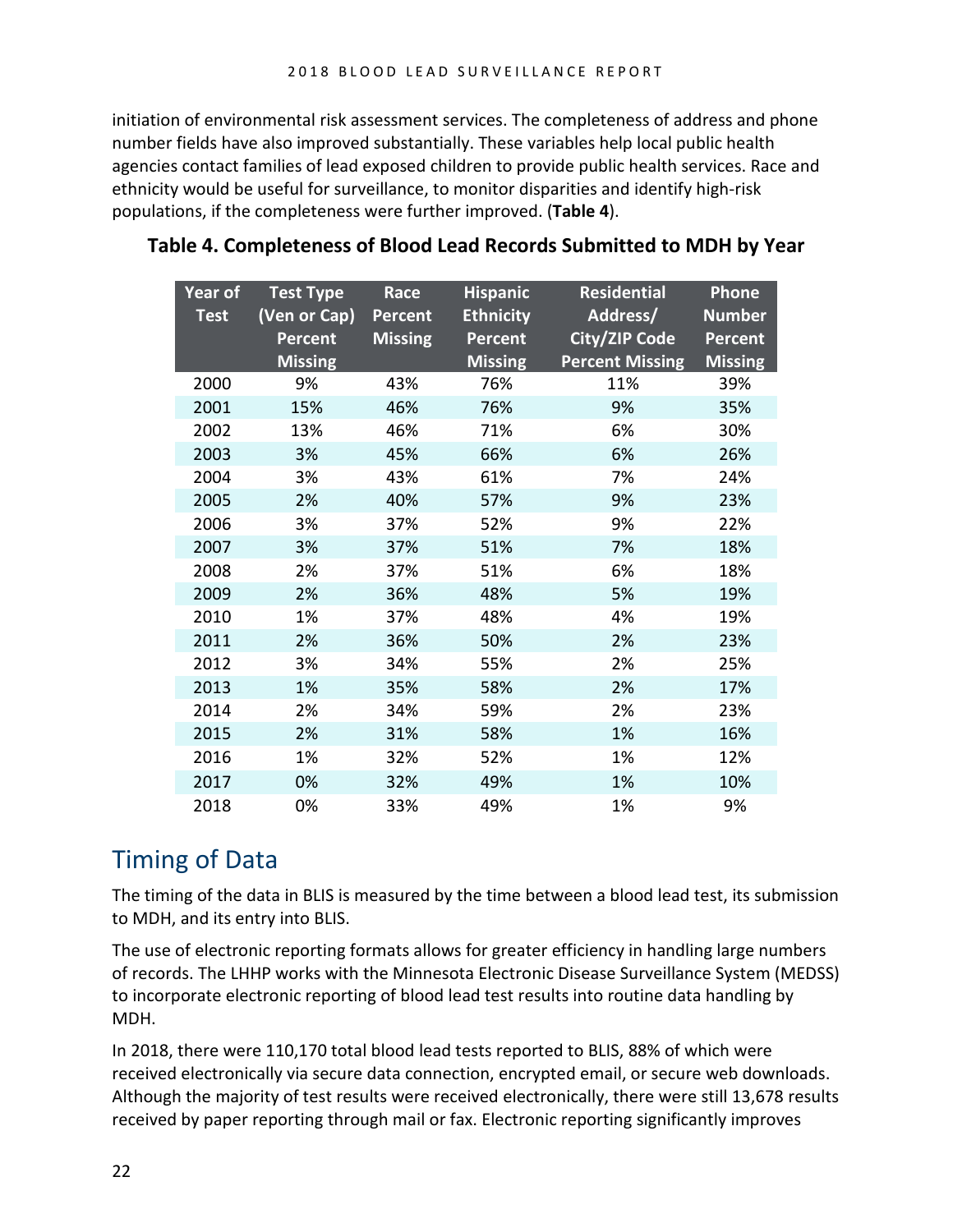timeliness and requires less staff time for entry of records into BLIS compared to paper reporting. The average total time from specimen collection to entry into BLIS was 13 days for electronic records during 2018, while the average total time to entry into BLIS for paper records was 28 days. This total time applies to blood lead test results below 5 µg/dL; results at or above 5 µg/dL that must be manually entered are separated and entered immediately upon receipt. (**Figure 10**) The LHHP continues to work with laboratories to increase their capacity to submit results electronically. In recent years there has been a general upwards trend in the percentage of results received electronically by the LHHP (**Figure 11**).

Support of the state's capacity to enter all records in a timely manner remains critical to addressing the needs of children who have been exposed to lead. In addition, the infrastructure for electronic laboratory reporting is critical to ensuring a timely public health surveillance system.





**Figure 11. Percentages of Electronic and Paper Blood Lead Test Results by Year**

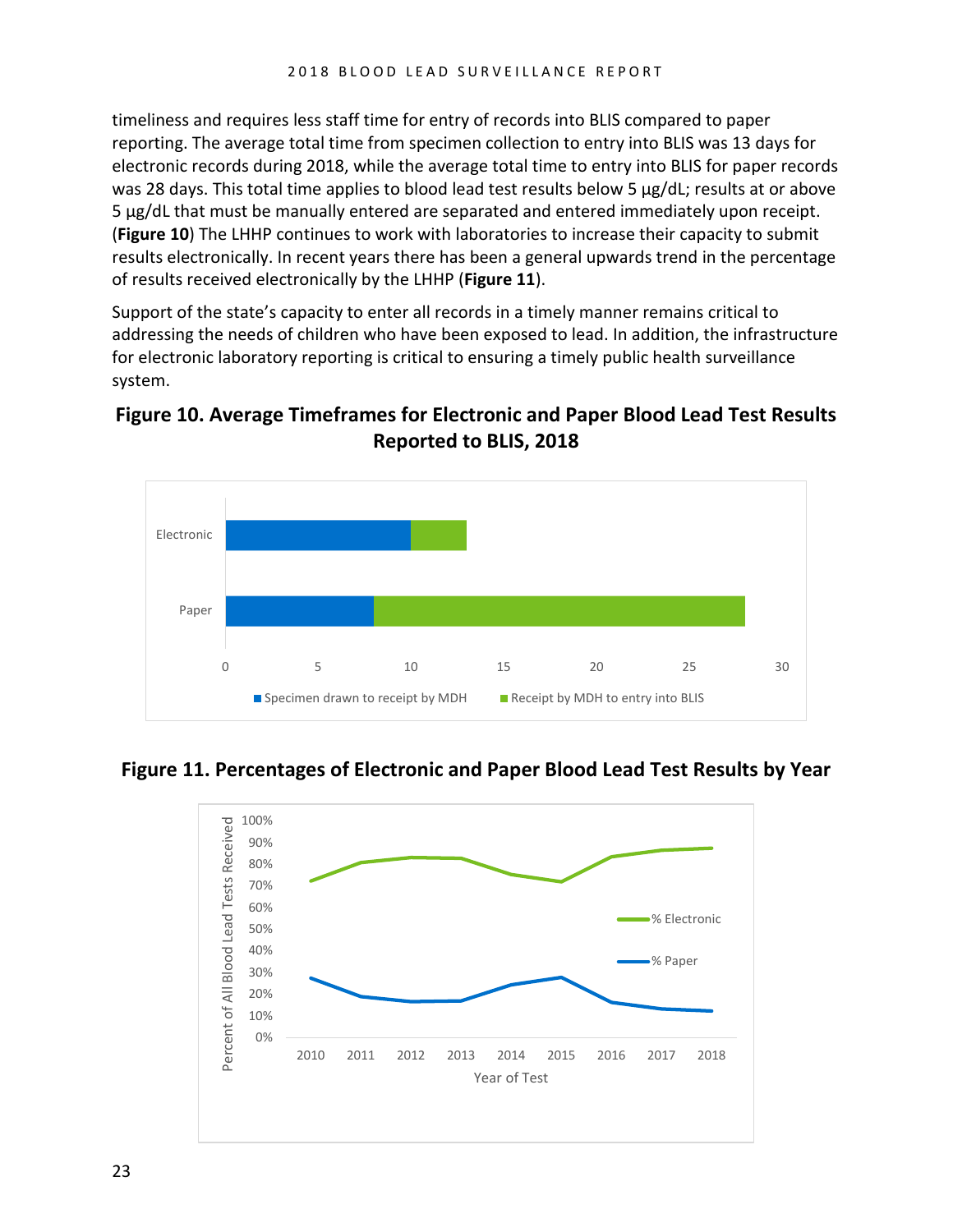### <span id="page-25-0"></span>Process Evaluation

In April 2018, staff from the LHHP came together in a Kaizen event to evaluate the case management process for individuals with EBLLs. The purpose of the exercise was to identify inefficiencies and gaps in the process and to determine solutions to those problems. Goals of the project included a decrease in the total time from determination of an EBLL through the final lead clearance inspection, improved internal and external communication throughout the process, and the identification of clear deliverables towards an improved future process. As a result of the Kaizen event, communication within the program and with external stakeholders has improved, processes and business needs have been documented, and staff have been cross-trained to eliminate single-person dependencies. The Kaizen team continues to work toward achieving their outlined future state process.

MDH also met with partners from various local public health agencies in a series of four listening sessions in the spring of 2018. These sessions offered an opportunity for external partners to provide feedback on how MDH could meet their needs related to blood lead surveillance, education, and case management. The open discussion was valuable; agencies were able to discuss the challenges and trends they faced in following up on EBLLs. Listening sessions were held in Duluth, St. Paul, Mankato, and Brooklyn Park.

# <span id="page-25-1"></span>**Other Resources Available from LHHP**

The Lead Program maintains a [Lead \(www.health.state.mn.us/lead\)](http://www.health.state.mn.us/lead) web page through the MDH web site that provides a number of lead education materials for providers, regulated parties, and the general public. This site contains numerous fact sheets, a list of "frequently asked questions", all publications and reports (including guidelines for screening children and pregnant women, case management, and clinical treatment in children), and links to many external lead resources.

### <span id="page-25-2"></span>M-CLEAN

The Minnesota Collaborative Lead Education and Assessment Network (M-CLEAN) is a workgroup that meets semiannually to discuss various sources of lead exposure, prevention initiatives, and legislative developments. Membership is open to all interested stakeholders. Organizations that typically participate in M-CLEAN include MDH, local public health agencies, other governmental agencies, community action agencies, non-profit organizations, and industry groups. More information on M-CLEAN meetings can be found at Lead Poisoning [Prevention: M-CLEAN \(Minnesota Collaborative Lead Education and Assessment Network\)](https://www.health.state.mn.us/communities/environment/lead/prof/mclean.html)  [\(https://www.health.state.mn.us/communities/environment/lead/prof/mclean.html\).](https://www.health.state.mn.us/communities/environment/lead/prof/mclean.html) 

# <span id="page-25-3"></span>Swab Team Services Grants

MDH has collaborated with community partners through Swab Team Services Grants since 2006. The grants are authorized under Minnesota Statutes 144.9512.

MDH's Swab Team Services Grant provides nonprofit organizations with funding to: